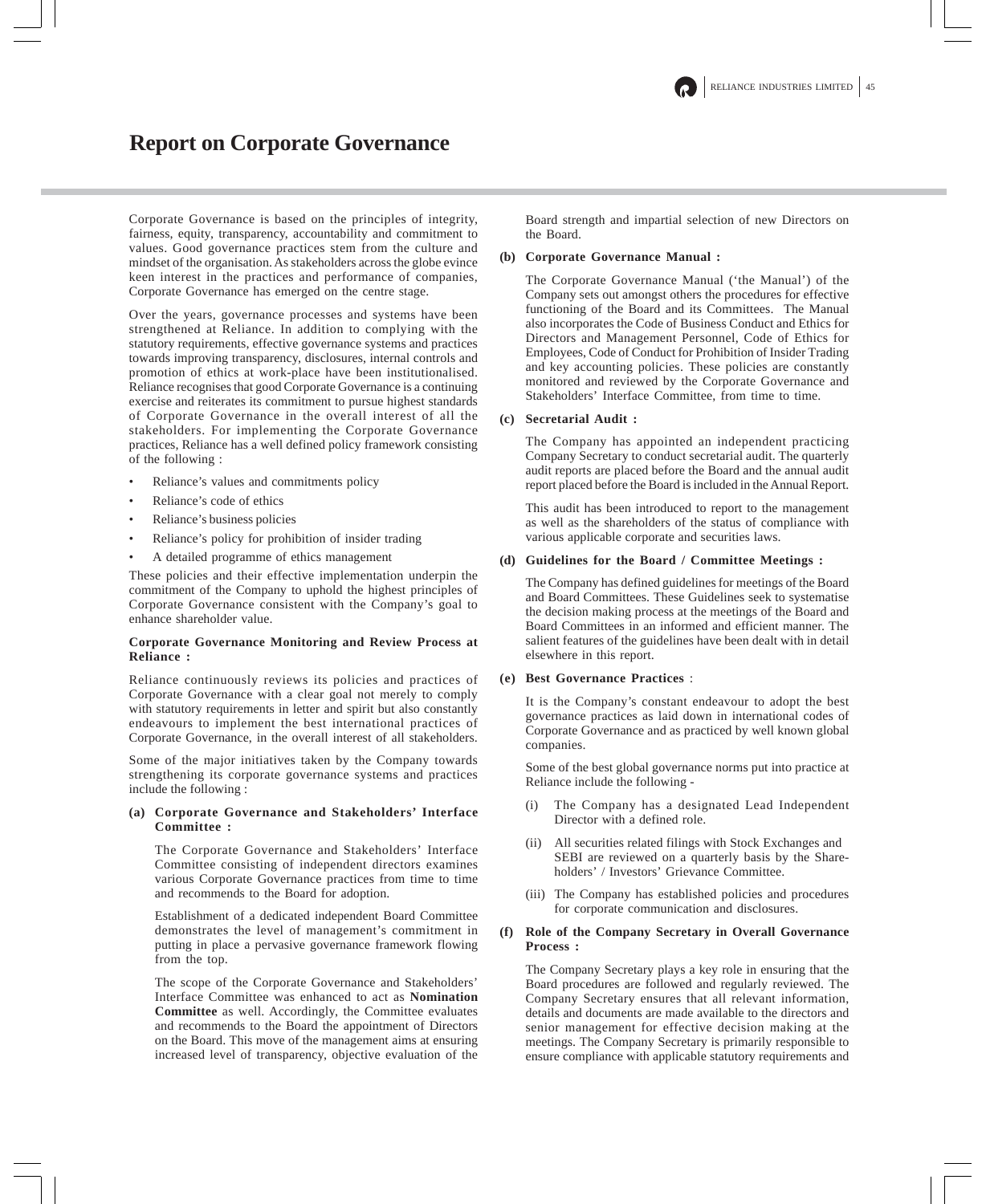is the interface between the management and regulatory authorities for governance matters. All the Directors of the Company have access to the advice and services of the Company Secretary.

## **(g) Observance of the Secretarial Standards issued by the Institute of Company Secretaries of India :**

The Institute of Company Secretaries of India (ICSI) is one of the premier professional bodies in India. ICSI has issued Secretarial Standards on important aspects like Board meetings, General meetings, Payment of Dividend, Maintenance of Registers and Records, Minutes of Meetings and Transmission of Shares and Debentures. Though these standards are recommendatory in nature, the Company adheres to the standards voluntarily.

**In accordance with Clause 49 of the Listing Agreement with the Stock Exchanges in India (Clause 49) and some of the best practices followed internationally on Corporate Governance, the report containing the details of governance systems and processes at Reliance Industries Limited is as under :**

## **1. Company's Philosophy on Code of Governance**

Reliance's philosophy on Corporate Governance envisages attainment of the highest levels of transparency, accountability and equity in all facets of its operations, and in all its interactions with its stakeholders, including shareholders, employees, lenders, Government and the society at large. Reliance is committed to achieve and maintain the highest standards of Corporate Governance. Reliance believes that all its actions must serve the underlying goal of enhancing overall shareholder value on a sustained basis.

Reliance is committed to the best governance practices that create long term sustainable shareholder value. Keeping in view the Company's size, complexity, global operations and corporate traditions, the Reliance Governance framework is based on the following main principles :

- Constitution of a Board of Directors of appropriate composition, size, varied expertise and commitment to discharge its responsibilities and duties.
- Ensuring timely flow of information to the Board and its Committees to enable them to discharge their functions effectively.
- Independent verification and safeguarding integrity of the Company's financial reporting.
- A sound system of risk management and internal control.
- Timely and balanced disclosure of all material information concerning the Company to all stakeholders.
- Transparency and accountability.
- Compliance with all the applicable rules and regulations.
- Fair and equitable treatment of all its stakeholders including employees, customers, shareholders and investors.

## **2. Board Composition and Particulars of Directors Board Composition**

The Company's policy is to maintain optimum combination of Executive and Non-Executive Directors. The Board consists of 13 Directors, out of which 8 are Independent Directors. Composition of the Board and category of Directors are as follows :

| Category                   | <b>Name of the Directors</b> |
|----------------------------|------------------------------|
| Promoter Director          | Mukesh D. Ambani             |
|                            | Chairman &                   |
|                            | <b>Managing Director</b>     |
| <b>Executive Directors</b> | Nikhil R. Meswani            |
|                            | Hital R. Meswani             |
|                            | Hardev Singh Kohli           |
| Non-Executive              | Ramniklal H. Ambani          |
| Non-Independent            |                              |
| Director                   |                              |
| Independent                | Mansingh L. Bhakta           |
| <b>Directors</b>           | Yogendra P. Trivedi          |
|                            | Dr. Dharam Vir Kapur         |
|                            | Mahesh P. Modi               |
|                            | S. Venkitaramanan            |
|                            | Prof. Ashok Misra            |
|                            | Prof. Dipak C. Jain          |
|                            | Dr. Raghunath A. Mashelkar   |

All the Independent Directors of the Company furnish a declaration at the time of their appointment as also annually that they qualify the conditions of their being independent as laid down under Clause 49. All such declarations are placed before the Board.

No Director is related to any other Director on the Board in terms of the definition of 'relative' given under the Companies Act, 1956, except Shri Nikhil R. Meswani and Shri Hital R. Meswani, who are brothers.

### **What constitutes independence of Directors**

For a Director to be considered Independent, the Board determines that the Director does not have any direct or indirect material pecuniary relationship with the Company. The Board has adopted guidelines to determine independence, which are in line with the applicable legal requirements.

### **Lead Independent Director**

The Board of Directors of the Company has designated Shri Mansingh L. Bhakta as the Lead Independent Director. The role of Lead Independent Director is as follows :

- To preside over all meetings of Independent Directors.
- To ensure that there is adequate and timely flow of information to Independent Directors.
- To liaise between the Chairman & Managing Director, the Management and the Independent Directors.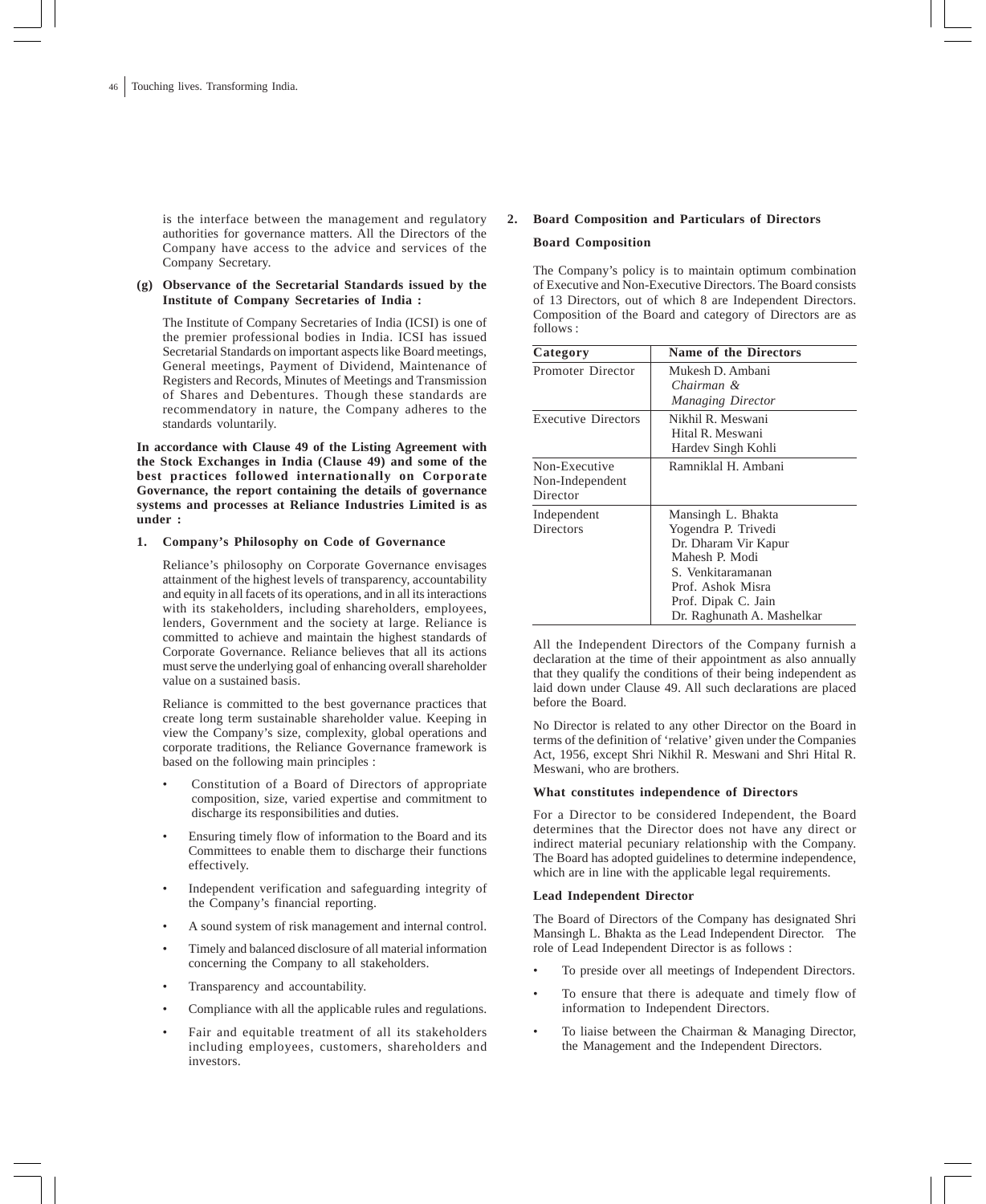- To advise on the necessity of retention or otherwise of consultants who report directly to the Board or the Independent Directors.
- To preside over meetings of the Board and Shareholders when the Chairman and Managing Director is not present or where he is an interested party.
- To perform such other duties as may be delegated to the Lead Independent Director by the Board / Independent Directors.

## **Directors' Profile**

Brief resume of all the Directors, nature of their expertise in specific functional areas and names of companies in which they hold directorships, memberships/chairmanships of Board Committees and their shareholding in the Company are provided below :

a**) Shri Mukesh D. Ambani** is a Chemical Engineer from the University of Bombay and pursued MBA from Stanford University, USA. He is the son of Shri Dhirubhai H. Ambani, Founder Chairman of the Company. Shri Ambani joined Reliance in 1981 and initiated Reliance's backward integration from textiles into polyester fibres and further into petrochemicals, petroleum refining and oil and gas exploration and production. In this process, he directed the creation of several new world-class manufacturing facilities involving diverse technologies that have raised Reliance's petrochemicals manufacturing capacities from less than a million tonnes to about twenty million tonnes per year.

Shri Ambani directed and led the creation of the world's largest grassroots petroleum refinery at Jamnagar, India, with a current capacity of 660,000 barrels per day (33 million tonnes per year) integrated with petrochemicals, power generation, port and related infrastructure.

Shri Ambani had set up one of the largest and most complex information and communications technology initiative in the world in the form of Reliance Infocomm Limited (now Reliance Communications Limited).

Shri Ambani is also steering Reliance's initiatives in a world scale, offshore, deep water oil and gas exploration and production program, setting up of a second petroleum refinery at Jamnagar, development of infrastructure facilities and implementation of a pan-India organized retail network spanning multiple formats and supply chain infrastructure.

Shri Ambani's accolades include:

- Bestowed the US-India Business Council (USIBC) 'Global Vision' 2007 Award for Leadership in 2007.
- Invited to be a member of the World Business Council for Sustainable Development (WBCSD). He is the only Indian CEO to be a Council Member of WBCSD.
- Conferred 'ET Business Leader of the Year' Award by The Economic Times (India) in the year 2006.
- Conferred the Degree Honoris Causa, Honorary Doctorate by the Maharaja Sayajirao University in 2007.
- Conferred the India Business Leadership Award by CNBC-TV18 in 2007.
- Received the first NDTV-Profit 'Global Indian Leader Award' from Hon'ble Prime Minister of India, Shri Manmohan Singh in New Delhi in the year 2006.
- Had the distinction and honour of being the cochair at the World Economic Forum in Davos, Switzerland.
- Ranked 42nd among the 'World's Most Respected Business Leaders' and second among the four Indian CEOs featured in a survey conducted by Pricewaterhouse Coopers and published in Financial Times, London, in November, 2004.
- Conferred the World Communication Award for the 'Most Influential Person' in Telecommunications by Total Telecom, in October, 2004.
- Conferred the 'Asia Society Leadership Award' by the Asia Society, Washington D.C., USA, in May, 2004.

Shri Ambani is a member of the Prime Minister's Council on Trade and Industry, Government of India and the Board of Governors of the National Council of Applied Economic Research, New Delhi. He is a member of the Indo-US CEOs Forum, the International Advisory Board of Citigroup, International Advisory Board of the National Board of Kuwait and McKinsey Advisory Council.

He is the Chairman, Board of Governors of the Indian Institute of Management, Bangalore and a member of the Advisory Council of the Indian Institute of Technology, Mumbai. He is also a member of the Advisory Council for the Graduate School of Business of the Stanford University.

Shri Ambani is the Chairman of Reliance Petroleum Limited and Reliance Retail Limited and a Director of Reliance Europe Limited, KDA Enterprises Private Limited and Pratham India Education Initiative. He is the Chairman of the Finance Committee, a member of the Shareholders'/ Investors' Grievance Committee and the Employees Stock Compensation Committee of the Company.

Shri Ambani is the Promoter of the Company and holds 18,07,923 shares of the Company in his name as on March 31, 2008.

**Shri Nikhil R Meswani** is a Chemical Engineer. He is the son of Shri Rasiklal Meswani, one of the Founder Directors of the Company.

Shri Meswani joined Reliance at an early age in 1986 and since July 01, 1988 he is a Whole-time Director designated as Executive Director on the Board of Reliance.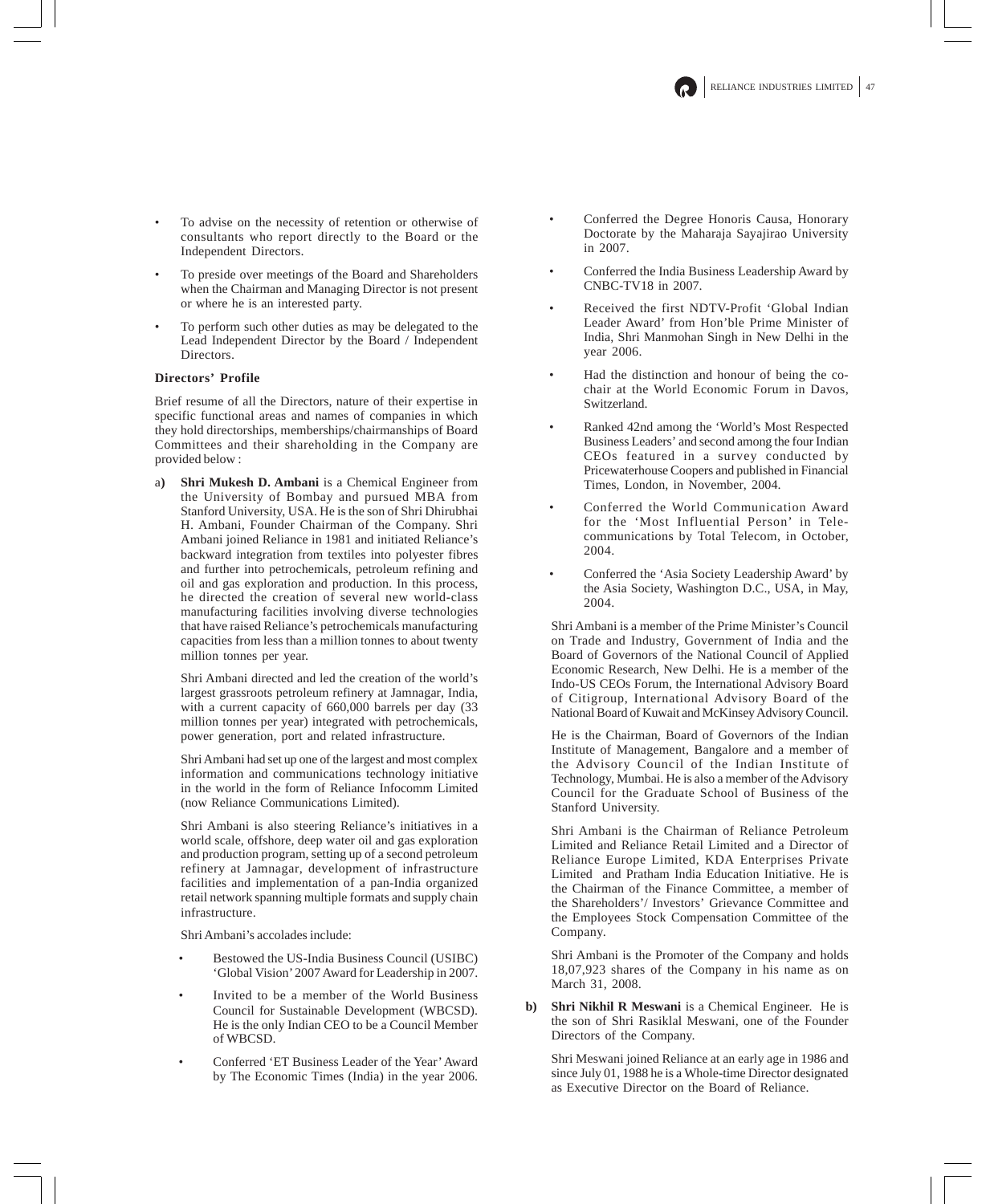He is responsible for the entire Petrochemicals and Polyester Businesses. He has contributed to the growth of the Petrochemicals and Polyester Divisions of Reliance to its present position as a market leader in India and one amongst the top ten Petrochemicals companies in the world. In addition, he handles several corporate responsibilities.

Shri Meswani is a Director of Reliance Commercial Dealers Limited. He is a member of the Finance Committee and the Shareholders'/ Investors' Grievance Committee of the Company.

He is a member on several committees of the Government of India connected with the Ministry of Textiles, Petrochemicals and Petroleum & Natural Gas.

Shri Meswani is the President of Association of Synthetic Fibre Industry. He was also the Chairman of Asian Chemical Fibre Industries Federation.

He was named Young Global Leader of Tomorrow by the World Economic Forum in 2005 and continues to actively participate in the activities of the World Economic Forum.

He was honoured by the Textile Association (India), Institute of Economic Studies, Ministry of Commerce & Industry and the University Institute of Chemical Technology (UICT), Mumbai.

Shri Meswani holds 1,21,174 shares of the Company in his name as on March 31, 2008.

**c) Shri Hital R. Meswani** graduated with honours in the Management & Technology programme from University of Pennsylvania. He received a B.S. Degree in Chemical Engineering and B.S. Economics from the Wharton Business School, both from University of Pennsylvania, U.S.A.

Shri Meswani joined Reliance Industries Limited in 1990. He is on the Board of the Company as Whole-time Director designated as Executive Director since August 4, 1995, with overall responsibility of the Petroleum Business and all manufacturing and project activities of the group.

Shri Meswani is a Director of Reliance Industrial Investments and Holdings Limited, Reliance Petroleum Limited and Reliance Commercial Dealers Limited. He is the Chairman of the Audit. Committee of Reliance Industrial Investments and Holdings Limited, member of the Shareholders'/Investors' Grievance Committee of Reliance Petroleum Limited. He is the Chairman of the Health, Safety & Environment Committee and a member of the Finance Committee and the Shareholders'/ Investors' Grievance Committee of the Company.

Shri Meswani holds 87,930 shares of the Company in his name as on March 31, 2008.

**d) Shri Hardev Singh Kohli** is a MSc. He has wide experience in implementation and operation of fertilizers and petrochemicals plants. Since 1991, he has been working at the Company's Hazira Manufacturing Division. He was appointed as a Whole-time Director of the Company designated as Executive Director with effect from April 1, 2000.

In recognition of his far reaching vision, management skills, innovative ideas, untiring efforts and dynamic leadership, he was conferred the prestigious The Wisitex Foundation Award - 1996 "Man of the Corporate Management".

He is a member of the Health, Safety and Environment Committee of the Company.

Shri Kohli holds 1,155 shares of the Company in his name as on March 31, 2008.

**e) Shri Ramniklal H. Ambani** has been one of the senior most Directors of the Company since January 11, 1977.

Shri Ramniklal H. Ambani is the elder brother of Shri Dhirubhai H. Ambani, the Founder Chairman of the Company and has been instrumental in chartering the growth of the Company during its initial years of operations from its factory at Naroda, in Ahmedabad.

Shri Ambani along with Late Shri Dhirubhai H. Ambani, set up and operated the textile plant of the Company at Naroda, Ahmedabad and was responsible in establishing the Reliance Brand name "VIMAL" in the textile market in the country.

Shri Ambani is a Director of Gujarat Industrial Investments Corporation Limited, Sintex Industries Limited and Yashraj Investments and Leasing Company Private Limited. He is the Chairman of the Audit Committee of Gujarat Industrial Investments Corporation Limited. He is the Chief Mentor in Tower Overseas Limited.

Shri Ambani holds 84,397 shares of the Company in his name as on March 31, 2008.

**f) Shri Mansingh L. Bhakta** is a Director of the Company since September 27, 1977. He is a Senior Partner of Messrs. Kanga & Company, a leading firm of Advocates and Solicitors in Mumbai. He has been in practice for over 50 years and has vast experience in the legal field and particularly on matters relating to corporate laws, banking and taxation.

Shri Bhakta is the legal advisor to leading foreign and Indian companies and banks. He has also been associated with a large number of Euro issues made by Indian companies. He was the Chairman of the Taxation Law Standing Committee of LAWASIA, an Association of Lawyers of Asia and Pacific which has its headquarters in Australia.

Shri Bhakta is a Director of Ambuja Cements Limited, Micro Inks Limited, The Indian Merchant's Chamber, Mumbai, JCB Manufacturing Limited and JCB India Limited. He is the Lead Independent Director of the Company. He is the Chairman of the Shareholders'/ Investors' Grievance Committee and the Remuneration Committee of the Company. He is the Chairman of the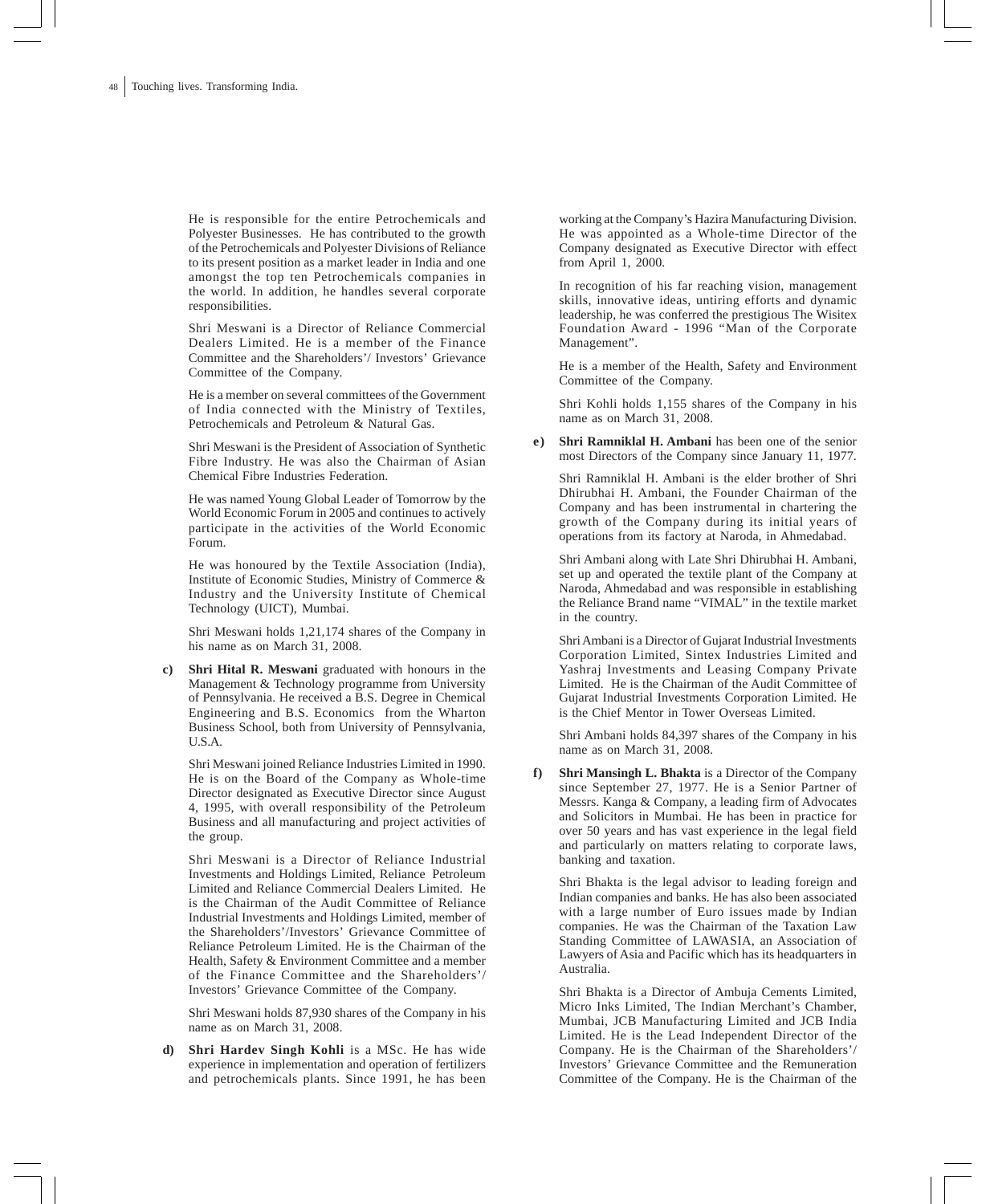Audit Committee, the Compensation and Remuneration Committee and the Banking Matters Committee of Ambuja Cements Limited and a member of the Audit Committees of Micro Inks Limited and JCB India Limited. He is Recipient of Rotary Centennial Service Award for Professional Excellence from Rotary International. He is listed as one of the Leading Lawyers of Asia for 2006 and 2007 by Asialaw, Hongkong.

Shri Bhakta holds 1,57,000 shares of the Company in his name as on March 31, 2008.

**g) Shri Yogendra P. Trivedi** is a Director of the Company since April 16, 1992. Shri Trivedi is practicing as Senior Advocate, Supreme Court. He is a member of the Rajya Sabha. He is holding important positions in various fields viz., economic, professional, political, commercial, education, medical, sports and social fields. He has received various awards and merits for his contribution in various fields. He was a Director in Central Bank of India and Dena Bank amongst many other reputed companies. He is the past President of Indian Merchants' Chamber and was on the Managing Committee of ASSOCHAM and International Chamber of Commerce.

Shri Trivedi is the Chairman of The Zandu Pharmaceutical Works Limited, Sai Service Station Limited and Trivedi Consultants Private Limited. He is a Director of Reliance Petroleum Limited, Safari Industries (India) Limited, Birla Power Solutions Limited, Birla Cotsyn (India) Limited, The Supreme Industries Limited, Zodiac Clothing Company Limited, Seksaria Biswan Sugar Factory Limited, New Consolidated Construction Company Limited, Colosseum Sports and Recreation International, Metro Exporters Private Limited, Clare Mont Trading Private Limited and Monica Travels Private Limited.

Shri Trivedi is also a Member of Indian Merchants' Chamber, All India Association of Industries, Western India Automobile Association.

Shri Trivedi is the Chairman of the Audit Committees of Reliance Petroleum Limited, The Zandu Pharmaceutical Works Limited and Birla Power Solutions Limited. He is a member of the Audit Committee of Zodiac Clothing Company Limited, Sai Service Station Limited, Seksaraia Biswan Sugar Factory Limited and New Consolidated Construction Company Limited. He is the Chairman of the Shareholders'/ Investors' Grievance Committee of Reliance Petroleum Limited. He is also the Chairman of the Audit Committee, Corporate Governance and Stakeholders' Interface Committee, the Employees Stock Compensation Committee and the Retail Business Committee of the Company. He is also a member of the Shareholders'/Investors' Grievance Committee and the Remuneration Committee of the Company.

Shri Trivedi holds 12,200 shares of the Company in his name as on March 31, 2008.

**h) Dr. Dharam Vir Kapur** is a Director of the Company since March 28, 2001. He is an honours Graduate in

Electrical Engineering with wide experience in Power, Capital Goods, Chemicals and Petrochemicals Industries.

Dr. Kapur had an illustrious career in the Government sector with a successful track record of building vibrant organisations and successful project implementation. He served Bharat Heavy Electricals Limited (BHEL) in various positions with distinction but his most remarkable achievement was establishment of a fast growing systems oriented National Thermal Power Corporation (NTPC) of which he was the founder Chairman-cum-Managing Director. For the contribution to success and leadership of the fledgling organisation, he was described as Model Manager by the Board of Executive Directors of World Bank.

Dr. Kapur served as Secretary to the Government of India in the Ministries of Power, Heavy Industry and Chemicals & Petrochemicals during 1980-86. He was also associated with a number of national institutions as Member, Atomic Energy Commission; Member, Advisory Committee of the Cabinet for Science and Technology; Chairman, Board of Governors, IIT Bombay; Member, Board of Governors, IIM Lucknow and Chairman, National Productivity Council.

In recognition of his services and significant contributions in the field of Technology, Management and Industrial Development, Jawaharlal Nehru Technological University, Hyderabad conferred on him the degree of D. Sc.

Dr. Kapur is Chairman (Emeritus) of Jacobs H&G (P) Limited and Chairman, GKN Driveline (India) Limited and Drivetech Accessories Limited. He is also a member of Boards of Directors of Honda Seil Power Products Limited, Zenith Birla (India) Limited, DLF Power Limited and DLF Limited. Earlier he was a Director on the Boards of Tata Chemicals Limited, L&T Limited and Ashok Leyland Limited. He is Chairman of Audit Committees of Honda Seil Power Products Limited and GKN Driveline (India) Limited, Shareholders'/Investors' Relations Committees of Honda Seil Power Products Limited and DLF Limited, Chairman's Executive Committee of GKN Driveline (India) Limited and Corporate Governance Committee of DLF Limited. He is a member of Audit Committee of Zenith Birla (India) Limited and DLF Limited and of the Remuneration Committee of Honda Seil Power Products Limited.

He is also a member of the Corporate Governance and Stakeholders' Interface Committee, Remuneration Committee, Retail Business Committee and Health, Safety and Environment Committee of the Company.

Dr. Kapur holds 6,799 shares of the Company in his name as on March 31, 2008

**i) Shri Mahesh P. Modi**, M.Sc.(Econ.) (London), is a Director of the Company since March 28, 2001. He held high positions in Government of India as Chairman of Telecom Commission; Secretary, Ministry of Coal; Special Secretary, Insurance and Joint Secretary,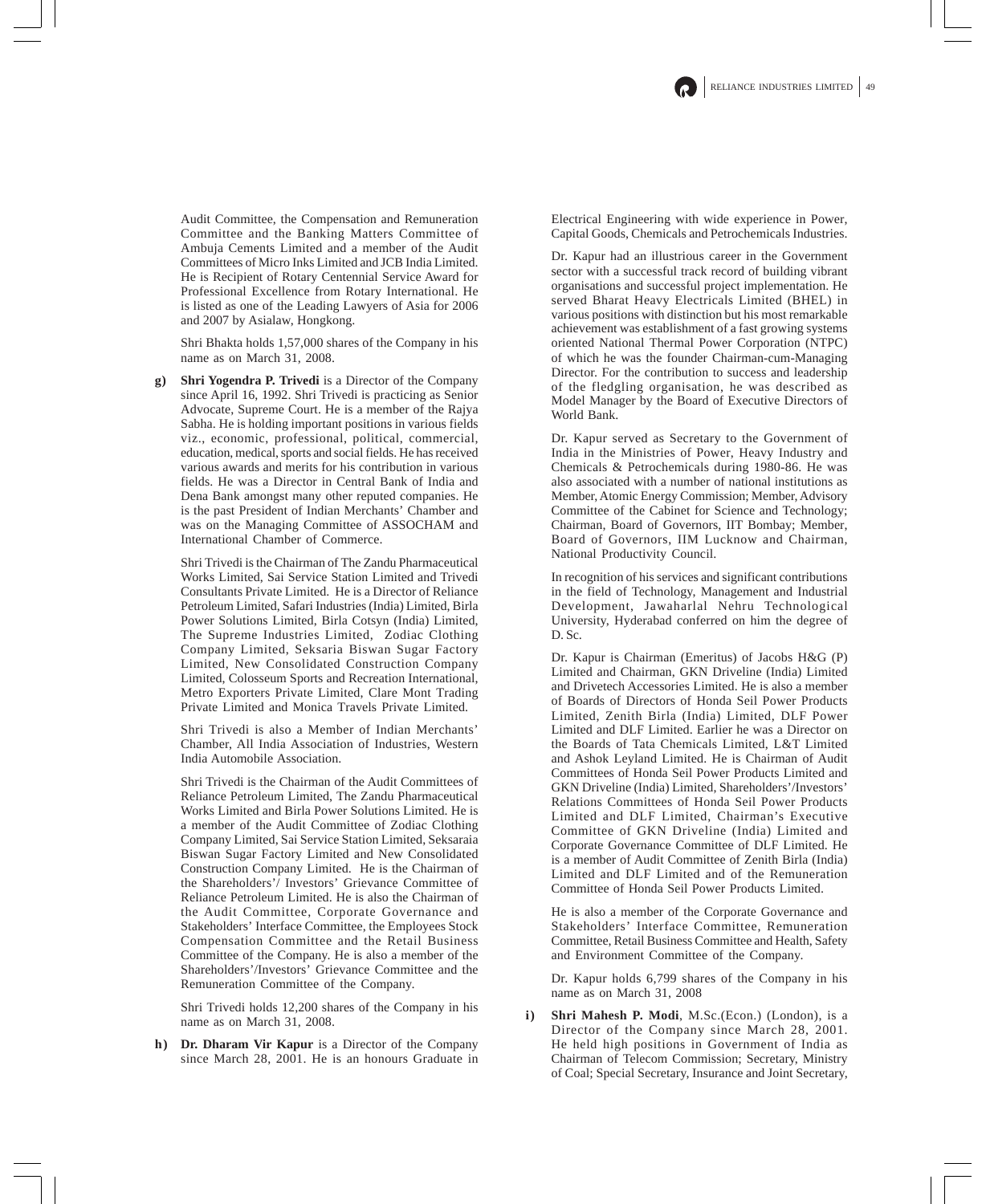Ministry of Petroleum, Chemicals and Fertilizers. He has considerable management experience, particularly in the fields of energy, insurance, petrochemicals and telecom.

At present, Shri Modi is a Director on the Boards of ICICI Prudential Life Insurance Company Limited and Reliance Petroleum Limited. He is the Chairman of the Audit Committee of ICICI Prudential Life Insurance Company Limited.

Shri Modi is a member of the Audit Committee and the Shareholders'/Investors' Grievance Committee of Reliance Petroleum Limited. He is also a member of the Audit Committee, the Employees Stock Compensation Committee and the Corporate Governance and Stakeholders' Interface Committee of the Company.

Shri Modi holds 562 shares of the Company in his name as on March 31, 2008.

**j) Shri S. Venkitaramanan** is a Director of the Company since June 27, 1997. He holds a Master's Degree in Physics from the University of Kerala and also a Masters Degree in Industrial Administration from Carnegie Mellon University, Pittsburgh, USA.

Shri Venkitaramanan is a former Governor of Reserve Bank of India and former Secretary to the Government of India, Ministry of Finance. He is a Director of Housing Development Finance Corporation Limited, New Tirupur Area Development Corporation Limited and Tamil Nadu Water Investment Company Limited.

Shri Venkitaramanan is a member of the Audit Committee and the Remuneration Committee of the Company.

Shri Venkitaramanan does not hold any shares of the Company.

**k) Prof. Ashok Misra** is a Director of the Company since April 27, 2005. He is a Ph.D. and M.S. in Polymer Science & Engineering from the University of Massachusetts, USA and M.S. in Chemical Engineering from Tufts University, USA and B. Tech. in Chemical Engineering from IIT, Kanpur. He has also completed the Executive Development Program in 1999 and the programme on "Strategies for Improving Directors' Effectiveness" in 2003 at the Kellogg School of Management, Northwestern University, Evanston, Illinois, USA.

Prof. Misra authored one book on Polymers and published several articles in international journals and has been awarded six patents. He is on the editorial boards of four scientific journals.

Prof. Misra is Director of Indian Institute of Technology Powai, Mumbai, since May 2000. He is a member of several professional scientific societies. He is the President of the Indian National Academy of Sciences India (NASI); Fellow of the National Academy of Engineering, Indian Institute of Chemical Engineers, Indian Plastics Institute and the Maharashtra Academy of Sciences. He is a member of the Scientific Advisory Committee to the Cabinet, Government of India. He is a Member of the International Academic Advisory Panel,

Government of Singapore; International Advisory Board, College of Engineering, University of California, Santa Barbara, USA and Member, Independent Scientific Advisory Board of the World Bank for the African Institutes of Science & Technology. He is a Director on the Boards of National Thermal Power Corporation Limited (NTPC) and Rashtriya Chemicals & Fertilizers Limited (RCF). He is the Chairman of the Management Controls Committees of NTPC and Management Committee of RCF. He is on the Board / Council of several national educational institutions and serves as Member on a number of national committees for research and development programmes.

Prof. Misra holds 220 shares of the Company in his name as on March 31, 2008.

**l) Prof. Dipak C. Jain** is a Director of the Company since August 4, 2005. He is a Ph.D. in Marketing and M.S. in Management Science from the University of Texas and M.S. in Mathematical Statistics from Gauhati University. Prof. Jain is a distinguished teacher and scholar. He has been Dean of the Kellogg School of Management, Northwestern University, Evanston, Illinois, USA since July, 2001. He has more than 20 years experience in management and education. He has published several articles in international journals on marketing and allied subjects.

Prof. Jain's academic honors include the Sidney Levy Award for Excellence in Teaching in 1995; the John D.C. Little Best Paper Award in 1991; Kraft Research Professorships in 1989-90 and 1990-91; the Beatrice Research Professorship in 1987-88; the Outstanding Educator Award from the State of Assam in India in 1982; Gold Medal for the Best Post-Graduate of the Year from Gauhati University in India in 1978; Gold Medal for the Best Graduate of the Year from Darrang College in Assam in India in 1976; Gold Medal from Jaycees International in 1976; the Youth Merit Award from Rotary International in 1976; and the Jawaharlal Nehru Merit Award, Government of India in 1976.

Prof. Jain is a Member of American Marketing Association and the Institute of Management Services. He is a Director of John Deere & Company, Hartmarx Corporation and Northern Trust Bank (companies incorporated outside India). He is a Director of Reliance Retail Limited. He is also a member of the Retail Business Committee and the Employees Stock Compensation Committee of the Company.

Prof. Jain does not hold any shares of the Company.

**m) Dr. Raghunath Anant Mashelkar,** an eminent scientist was appointed as a Director of the Company since June 9, 2007. He is a Ph.D. in Chemical Engineering. He is the President of Global Research Alliance, a network of publicly funded R&D institutes from Asia-Pacific, Europe and USA with over 60,000 scientists.

Formerly, Dr. Mashelkar was the Director General of the Council of Scientific and Industrial Research (CSIR) for over eleven years. He was also the President of Indian National Science Academy (INSA).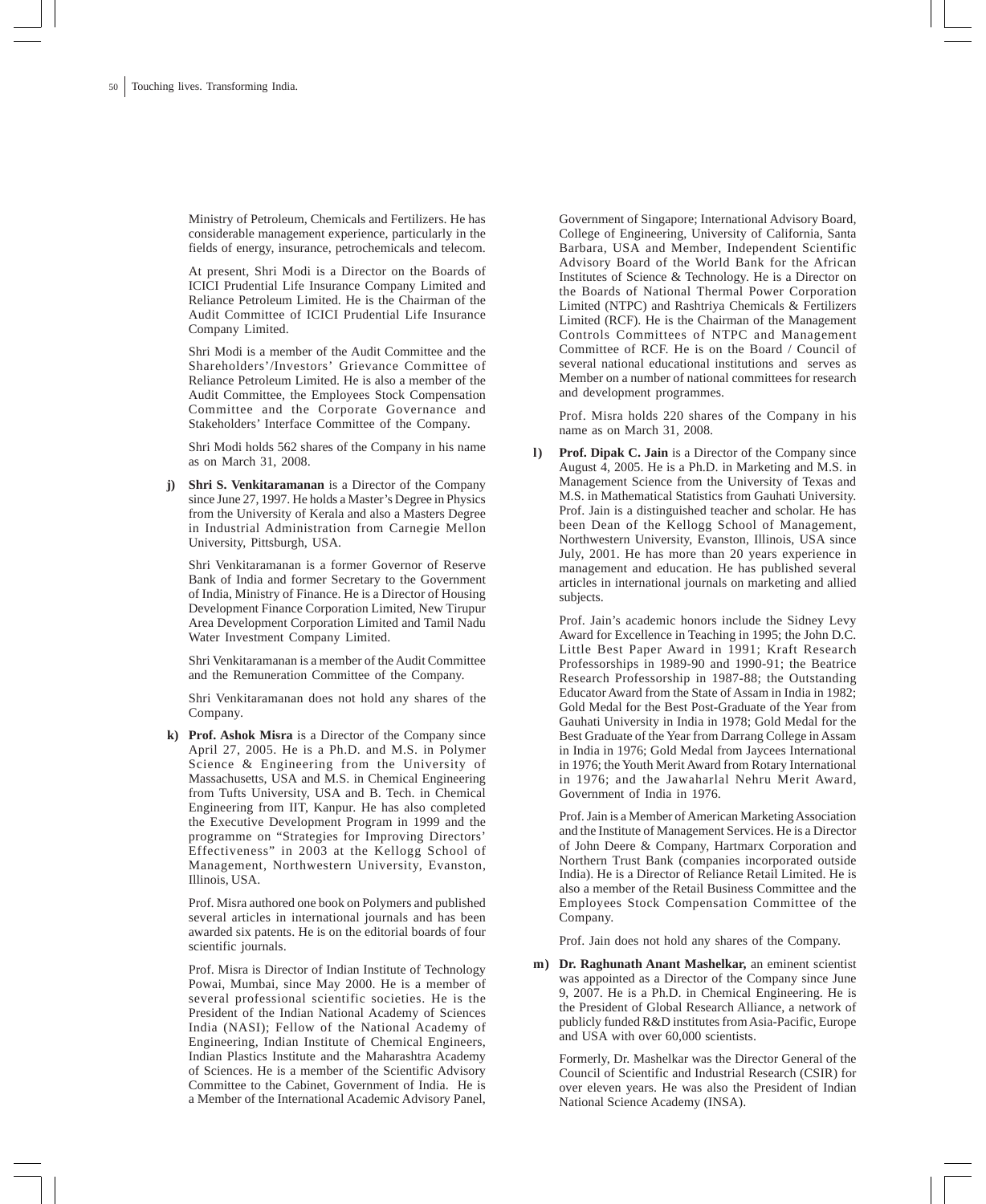Dr. Mashelkar is only the third Indian Engineer to have been elected as Fellow of Royal Society (FRS), London in the twentieth century. He was elected Foreign Associate of National Academy of Science, USA (2005), Foreign Fellow of US National Academy of Engineering (2003), Fellow of Royal Academy of Engineering, U.K. (1996), and Fellow of World Academy of Art & Science, USA (2000).

Twenty-six universities have honoured him with honorary doctorates, which include Universities of London, Salford, Pretoria, Wisconsin and Delhi.

Dr. Mashelkar has won over 50 awards and medals from several bodies for his outstanding contribution in the field of science and technology. He is the only scientist so far to have won the JRD Tata Corporate Leadership Award (1998) and the Star of Asia Award (2005) at the hands of George Bush Sr., the former president of USA.

The President of India honoured Dr. Mashelkar with Padmashri (1991) and with Padmabhushan (2000), which are two of the highest civilian honours in recognition of his contribution to nation building.

Dr. Mashelkar is a Director of ICICI Knowledge Park, Thermax Limited, Tata Motors Limited, Piramal Life Sciences Limited, Indigene Pharmaceuticals Private Limited, GeneMedix Biological Private Limited and Hindustan Unilever Ltd.

Dr. Mashelkar is a member of the Audit committee of Tata Motors Limited.

Dr. Mashelkar does not hold any shares of the Company.

### **3. Board Meetings, its Committee Meetings and Procedures**

### **A. Institutionalised decision making process**

The Board of Directors is the apex body constituted by the shareholders for overseeing the overall functioning of the Company. The Board provides and evaluates the strategic direction of the Company, management policies and their effectiveness and ensures that the long-term interests of the shareholders are being served. The Chairman and Managing Director is assisted by the Executive Directors / senior managerial personnel in overseeing the functional matters of the Company.

The Board has constituted seven standing Committees, namely Audit Committee, Corporate Governance and Stakeholders' Interface Committee, Employees Stock Compensation Committee, Finance Committee, Health, Safety and Environment Committee, Remuneration Committee and Shareholders' / Investors' Grievance Committee. The Board is authorized to constitute additional functional Committees, from time to time, depending on the business needs.

The internal Guidelines for Board / Board Committee meetings facilitate the decision making process at the meetings of the Board/Committees in an informed and efficient manner. The following sub-sections deal with the practice of these guidelines at Reliance.

### **B. Scheduling and selection of Agenda Items for Board meetings**

- (i) Minimum six pre-scheduled Board meetings are held every year. Apart from the above, additional Board meetings are convened by giving appropriate notice to address the specific needs of the Company. In case of business exigencies or urgency of matters, resolutions are passed by circulation.
- (ii) The meetings are usually held at the Company's Registered Office at Maker Chambers IV, 222, Nariman Point, Mumbai - 400 021.
- (iii) All divisions/departments of the Company are advised to schedule their work plans well in advance, particularly with regard to matters requiring discussion / approval / decision at the Board / Committee meetings. All such matters are communicated to the Company Secretary in advance so that the same could be included in the Agenda for the Board / Committee meetings.
- (iv) The Board is given presentations covering Finance, Sales, Marketing, major business segments and operations of the Company, global business environment, all business areas of the Company including business opportunities, business strategy and the risk management practices before taking on record the quarterly / annual financial results of the Company.

The information required to be placed before the Board includes :

- General notices of interest of Directors.
- Terms of reference of Board Committees.
- The minutes of the Board meetings of unlisted subsidiary companies.
- Minutes of meetings of Audit Committee and other Committees of the Board, as also resolutions passed by circulation.
- Appointment or resignation of Chief Financial Officer and Company Secretary.
- Annual operating plans of businesses, capital budgets and any updates.
- Quarterly results for the Company and its operating divisions or business segments.
- Dividend declaration.
- Quarterly summary of all long-term borrowings made, bank guarantees issued, loans and investments made.
- Sale of material nature, of investments, subsidiaries, assets, which is not in normal course of business.
- Statement of significant transactions and arrangements entered by unlisted subsidiary companies.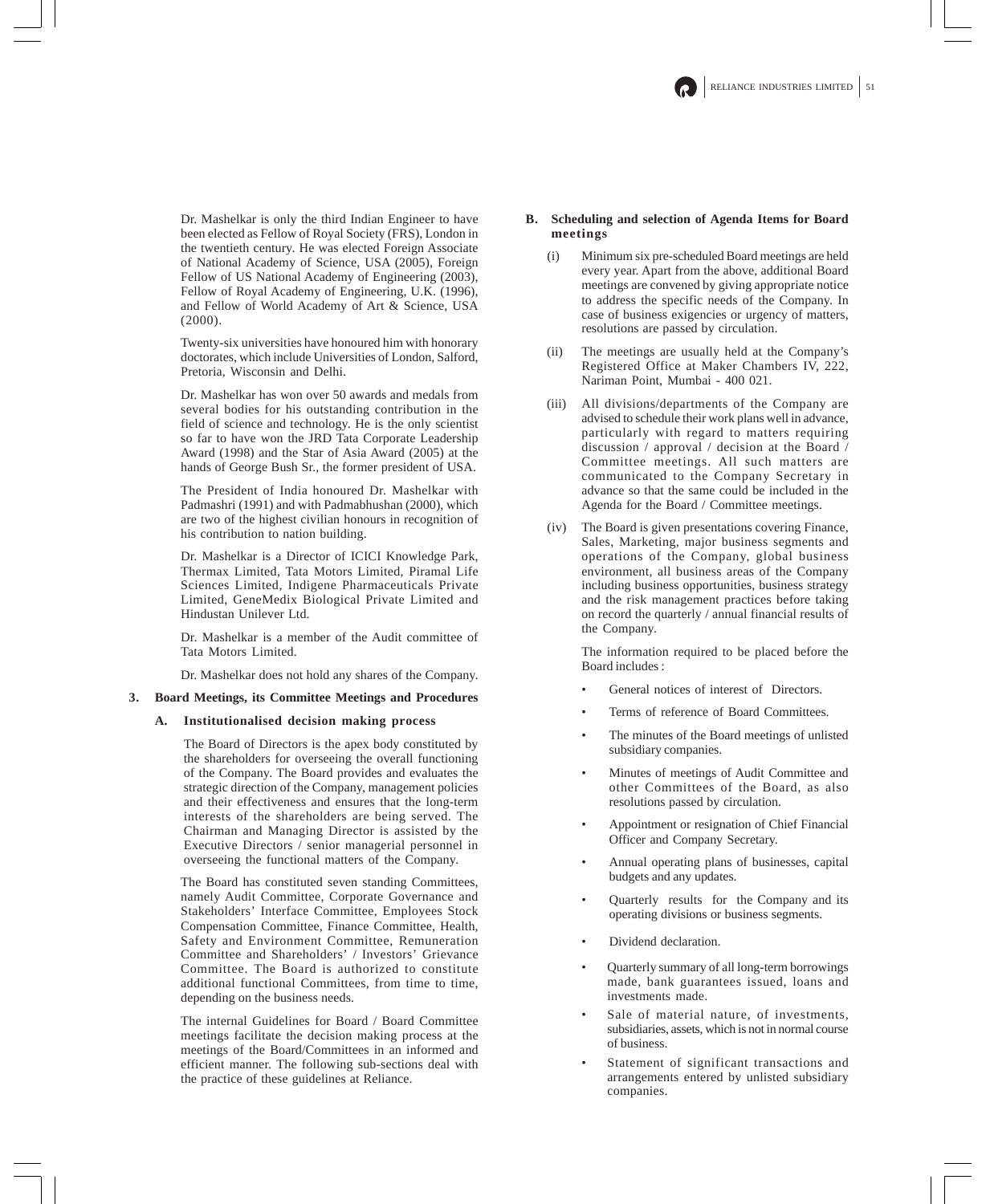- Quarterly details of foreign exchange exposures and the steps taken by management to limit the risks of adverse exchange rate movement, if material.
- Internal Audit findings and External Audit Reports (through the Audit Committee).
- Proposals for investment, mergers and acquisitions.
- Details of any joint venture, acquisitions of companies or collaboration agreement.
- Status of business risk exposures, its management and related action plans.
- Making of loans and investment of surplus funds.
- Non-compliance of any regulatory, statutory or listing requirements and shareholders service such as non-payment of dividend, delay in share transfer (if any), etc.
- Show cause, demand, prosecution notices and penalty notices which are materially important.
- Fatal or serious accidents, dangerous occurrences, any material effluent or pollution problems.
- Any material default in financial obligations to and by the Company, or substantial non payment for goods sold by the Company.
- Any issue, which involves possible public or product liability claims of substantial nature, including any judgment or order, which may have passed strictures on the conduct of the Company or taken an adverse view regarding another enterprise that can have negative implications on the Company.
- Significant labour problems and their proposed solutions. Any significant development in Human Resources / Industrial Relations front like implementation of Voluntary Retirement Scheme etc.
- Transactions that involve substantial payment towards goodwill, brand equity or intellectual property.
- Brief on statutory developments, changes in Government policies etc. with impact thereof, directors' responsibilities arising out of any such developments.
- Brief on clarifications made to the press.
- (v) The Chairman of the Board and the Company Secretary in consultation with other concerned members of the senior management, finalise the agenda papers for the Board meetings.

### **C. Board Material distributed in advance**

Agenda and Notes on Agenda are circulated to the Directors, in advance, in the defined Agenda format. All material information is incorporated in the Agenda papers for facilitating meaningful and focused discussions at the meeting. Where it is not practicable to attach any document to the Agenda, the same is tabled before the meeting with specific reference to this effect in the Agenda. In special and exceptional circumstances, additional or supplementary item(s) on the Agenda are permitted.

### **D. Recording Minutes of proceedings at Board and Committee meetings**

The Company Secretary records the minutes of the proceedings of each Board and Committee meeting. Draft minutes are circulated to all the members of the Board / Committee for their comments. The final minutes are entered in the Minutes Book within 30 days from conclusion of the meeting.

### **E. Post Meeting Follow-up Mechanism**

The Guidelines for Board and Committee meetings facilitate an effective post meeting follow-up, review and reporting process for the decisions taken by the Board and Committees thereof. The important decisions taken at the Board / Board Committee meetings are communicated to the departments / divisions concerned promptly. Action taken report on the decisions/minutes of the previous meeting(s) is placed at the immediately succeeding meeting of the Board / Committee for noting by the Board / Committee.

## **F. Compliance**

The Company Secretary while preparing the Agenda, Notes on Agenda, Minutes etc. of the meeting(s), is responsible for and is required to ensure adherence to all the applicable laws and regulations including the Companies Act, 1956 read with the Rules issued thereunder and the Secretarial Standards recommended by the Institute of Company Secretaries of India.

## **4. Number of Board Meetings held and the dates on which held**

Seven Board meetings were held during the year, as against the minimum requirement of four meetings. The Company has held at least one Board meeting in every three months and the maximum time gap between any such two meetings was not more than four months. The details of the Board meetings are as under:

| SI.<br>No.     | Date               | <b>Board</b><br>Strength | No. of<br><b>Directors</b><br><b>Present</b> |
|----------------|--------------------|--------------------------|----------------------------------------------|
|                | April 26, 2007     | 12                       | 12                                           |
| 2              | July 28, 2007      | 13                       | 13                                           |
| 3              | September 10, 2007 | 13                       | 11                                           |
| $\overline{4}$ | October 18, 2007   | 13                       | 13                                           |
| 5              | November 19, 2007  | 13                       | 12                                           |
| 6              | January 17, 2008   | 13                       | 12                                           |
| 7              | March 27, 2008     | 13                       | 13                                           |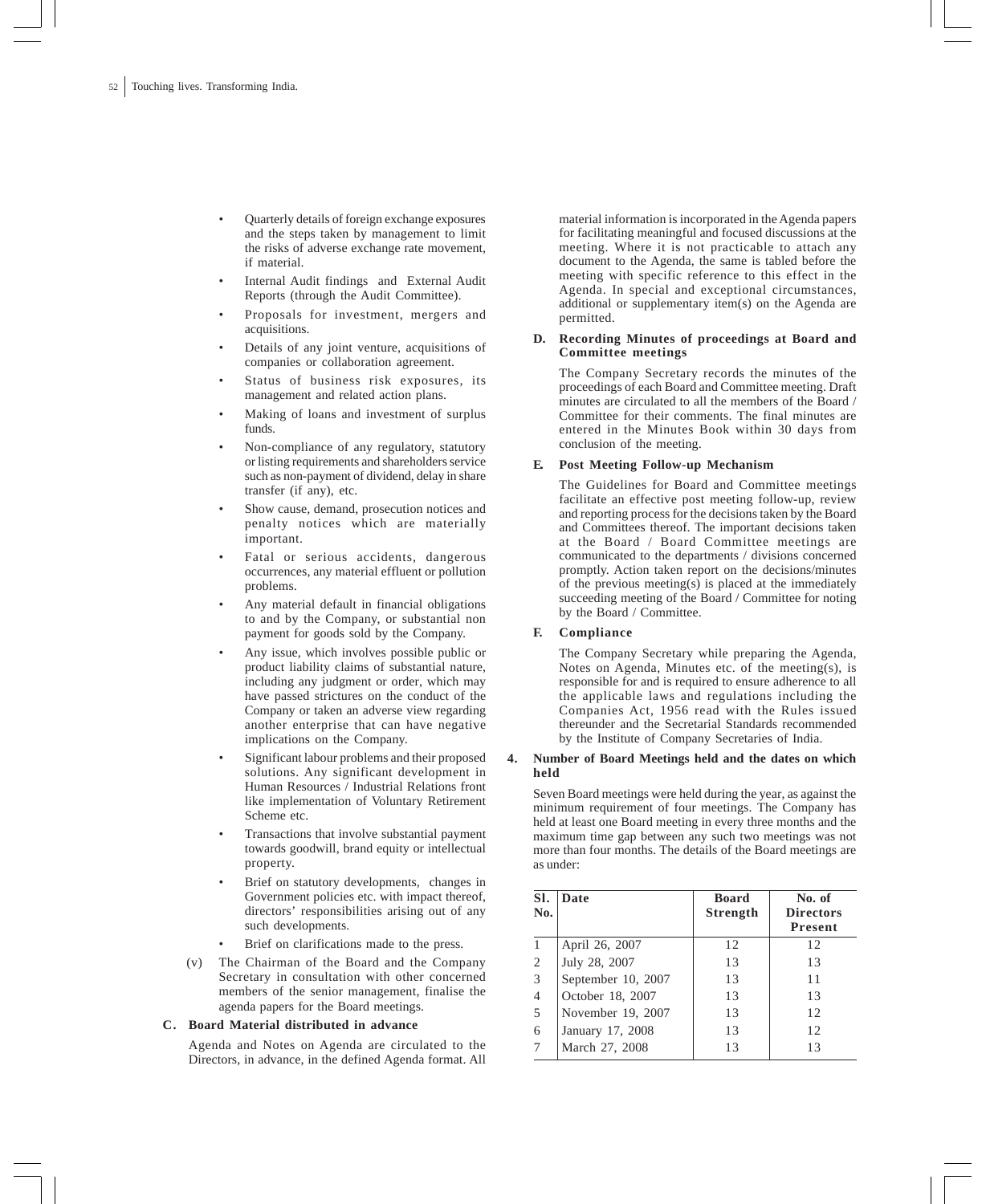| Name of the Director       | Attendance of meetings<br>during $2007-08$ |                | No. of Other<br>Directorship $(s)^*$ | No. of Membership $(s)$ /<br>Chairmanship(s)    |  |
|----------------------------|--------------------------------------------|----------------|--------------------------------------|-------------------------------------------------|--|
|                            | <b>Board</b><br>Meetings                   | Last AGM       |                                      | <b>Board Committees of</b><br>Other Companies** |  |
| Mukesh D. Ambani           |                                            | Yes            |                                      | Nil                                             |  |
| Nikhil R. Meswani          |                                            | Yes            |                                      | Nil                                             |  |
| Hital R. Meswani           | 6                                          | Yes            | 3                                    | $\mathfrak{D}$                                  |  |
|                            |                                            |                |                                      | (including 1 as Chairman)                       |  |
| Hardev Singh Kohli         | 6                                          | <b>Yes</b>     | Nil                                  | Nil                                             |  |
| Ramniklal H. Ambani        |                                            | Yes            | 2                                    | 1 (as Chairman)                                 |  |
| Mansingh L. Bhakta         |                                            | Yes            | 4                                    |                                                 |  |
|                            |                                            |                |                                      | (including 1 as Chairman)                       |  |
| Yogendra P. Trivedi        | 7                                          | Yes            | 11                                   | 8                                               |  |
|                            |                                            |                |                                      | (including 4 as Chairman)                       |  |
| Dr. Dharam Vir Kapur       | 7                                          | No             | 6                                    |                                                 |  |
|                            |                                            |                |                                      | (including 4 as Chairman)                       |  |
| Mahesh P. Modi             | 7                                          | Yes            | 2                                    | 3                                               |  |
|                            |                                            |                |                                      | (including 1 as Chairman)                       |  |
| S. Venkitaramanan          | 7                                          | Yes            | 3                                    | Nil                                             |  |
| Prof. Ashok Misra          |                                            | Yes            |                                      | Nil                                             |  |
| Prof. Dipak C. Jain        |                                            | N <sub>0</sub> |                                      | Nil                                             |  |
| Dr. Raghunath A. Mashelkar |                                            | Yes            |                                      |                                                 |  |

**5. Attendance of Directors at Board Meetings, last Annual General Meeting (AGM) and number of other Directorships and Chairmanships / Memberships of Committees of each Director in various companies :**

The Directorships held by Directors as mentioned above, do not include Alternate Directorships and Directorships of Foreign Companies, Section 25 Companies and Private Limited Companies.

\*\* In accordance with Clause 49, Memberships / Chairmanships of only the Audit Committees and Shareholders' / Investors' Grievance Committees of all Public Limited Companies (excluding Reliance Industries Limited) have been considered.

Video/tele-conferencing facilities are also used to facilitate directors traveling abroad or present at other locations to participate in the meetings.

## **6. Board Committees :**

### **A. Standing Committees**

Details of the Standing Committees of the Board and other related information are provided hereunder :

### **(i) Audit Committee**

**Composition :** The Audit Committee of the Board comprises three Independent Non-Executive Directors, namely Shri Yogendra P. Trivedi, Chairman, Shri S. Venkitaramanan, Vice Chairman, and Shri Mahesh P. Modi. All the members of the Audit Committee possess financial / accounting expertise. The composition of the Audit Committee meets the requirements of Section 292A of the Companies Act, 1956 and Clause 49 of the Listing Agreement.

Shri Vinod M. Ambani is the Secretary to the Audit Committee.

**Objective :** The Audit Committee assists the Board in its responsibility for overseeing the quality and integrity of the accounting, auditing and reporting practices of the Company and its compliance with the legal and regulatory requirements. The Committee's purpose is to oversee the accounting and financial reporting process of the Company, the audits of the Company's financial statements, the appointment, independence and performance of the statutory auditors, the performance of internal auditors and the Company's risk management policies.

**Terms of Reference :** The terms of reference / powers of the Audit Committee are as under :

### **A. Powers of the Audit Committee:**

- 1. To investigate any activity within its terms of reference.
- 2. To seek information from any employee.
- 3. To obtain outside legal or other professional advice.
- 4. To secure attendance of outsiders with relevant expertise, if it considers necessary.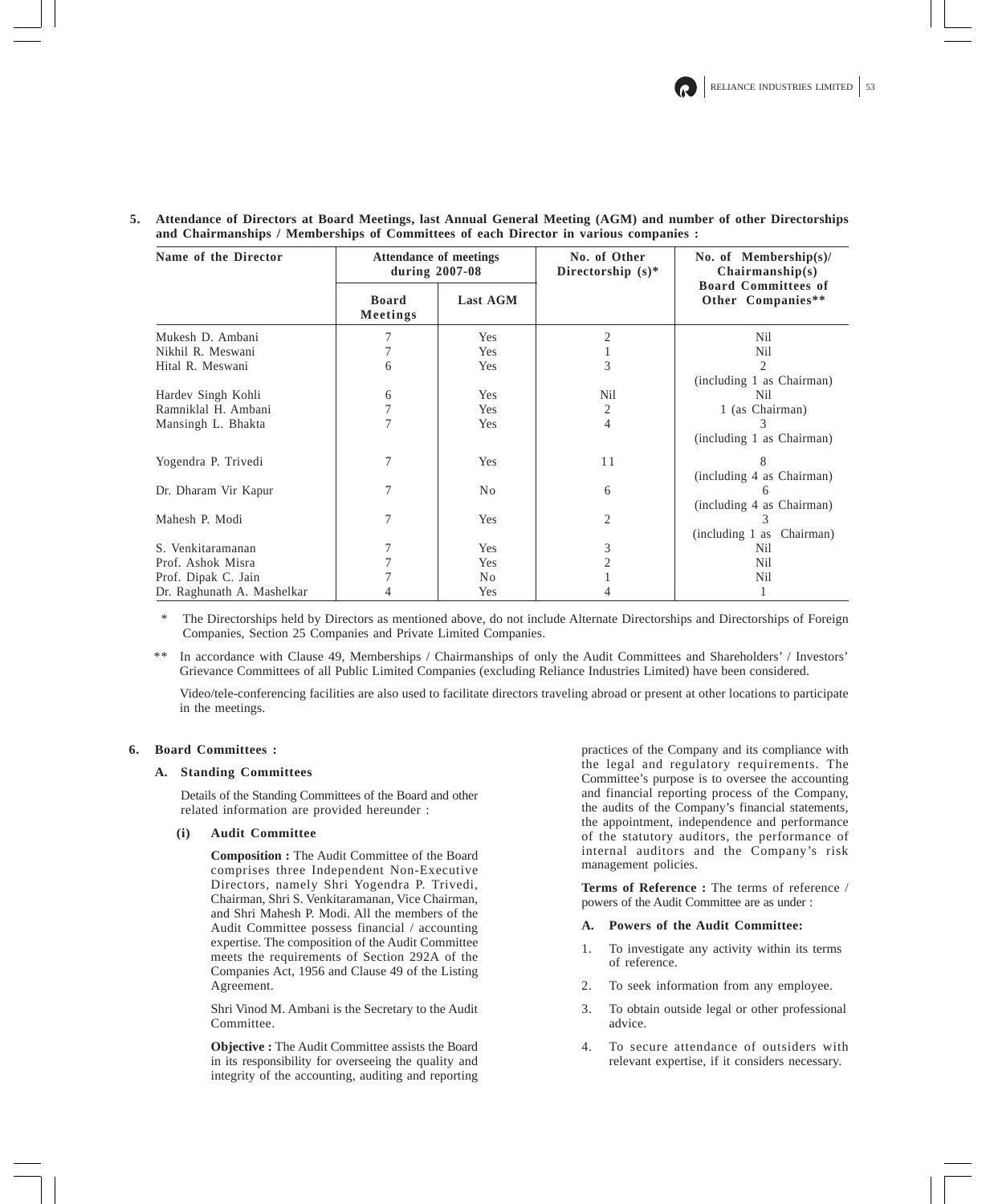### **B. The role of the Audit Committee includes:**

- 1. Oversight of the Company's financial reporting process and the disclosure of its financial information to ensure that the financial statements are correct, sufficient and credible.
- 2. Recommending to the Board, the appointment, reappointment and, if required, the replacement or removal of Statutory Auditors and fixation of audit fees.
- 3. Approval of payment to Statutory Auditors for any other services rendered by the Statutory Auditors.
- 4. Reviewing with the management, the annual financial statements before submission to the Board for approval, with particular reference to :
	- Matters required to be included in the Directors' Responsibility Statement to be included in the Directors' Report in terms of sub-section (2AA) of Section 217 of the Companies Act, 1956.
	- Changes, if any, in accounting policies and practices and reasons for the same.
	- Major accounting entries involving estimates based on the exercise of judgement by the management.
	- Significant adjustments made in the financial statements arising out of audit findings.
	- Compliance with listing and other legal requirements relating to financial statements.
	- Disclosure of related party transactions.
	- Qualifications in draft audit report.
- 5. Reviewing with the management, the quarterly financial statements before submission to the Board for approval.
- 6. Reviewing with the management, the performance of Statutory and Internal Auditors, adequacy of internal control systems.
- 7. Reviewing the adequacy of internal audit function, if any, including the structure of the internal audit department, staffing and seniority of the official heading the department, reporting structure, coverage and frequency of internal audit.
- 8. Discussion with Internal Auditors any significant findings and follow up thereon.
- 9. Reviewing the findings of any internal investigations by the Internal Auditors into matters where there is suspected fraud or irregularity or a failure of internal control systems of a material nature and reporting the matter to the Board.
- 10. Discussion with Statutory Auditors before the audit commences, about the nature and scope of audit as

well as post audit discussion to ascertain any area of concern.

- 11. To look into the reasons for substantial defaults, if any, in the payment to the depositors, debentureholders, shareholders (in case of non payment of declared dividends) and creditors.
- 12. To review the functioning of the Whistle Blower Mechanism.
- 13. Carrying out such other function as may be specifically referred to the Committee by the Board of Directors and / or other Committees of Directors of the Company.
- 14. To review the following information :
	- The management discussion and analysis of financial condition and results of operations;
	- Statement of significant related party transactions (as defined by the Audit Committee), submitted by management;
	- Management letters / letters of internal control weaknesses issued by the Statutory Auditors;
	- Internal audit reports relating to internal control weaknesses; and
	- The appointment, removal and terms of remuneration of Internal Auditors.
- 15. Reviewing the financial statements and in particular the investments made by the unlisted subsidiaries of Company.
- 16. Review of uses / application of funds raised through an issue (public issue, rights issue, preferential issue, etc.).

**Meetings :** Six meetings of the Audit Committee were held during the year ended March 31, 2008, as against the minimum requirement of four meetings.

**Attendance of each Member at the Audit Committee meetings held during the year**

| Name of the Committee<br><b>Member</b> | No. of<br>meetings<br>held | No. of<br>meetings<br>attended |
|----------------------------------------|----------------------------|--------------------------------|
| Yogendra P. Trivedi,<br>Chairman       |                            |                                |
| S. Venkitaramanan,<br>Vice-Chairman    |                            | 6                              |
| Mahesh P. Modi                         |                            |                                |

Executives of Accounts Department, Finance Department, Secretarial Department and Management Audit Cell and Representatives of the Statutory and Internal Auditors were invited to attend the Audit Committee Meetings. The Cost Auditors appointed by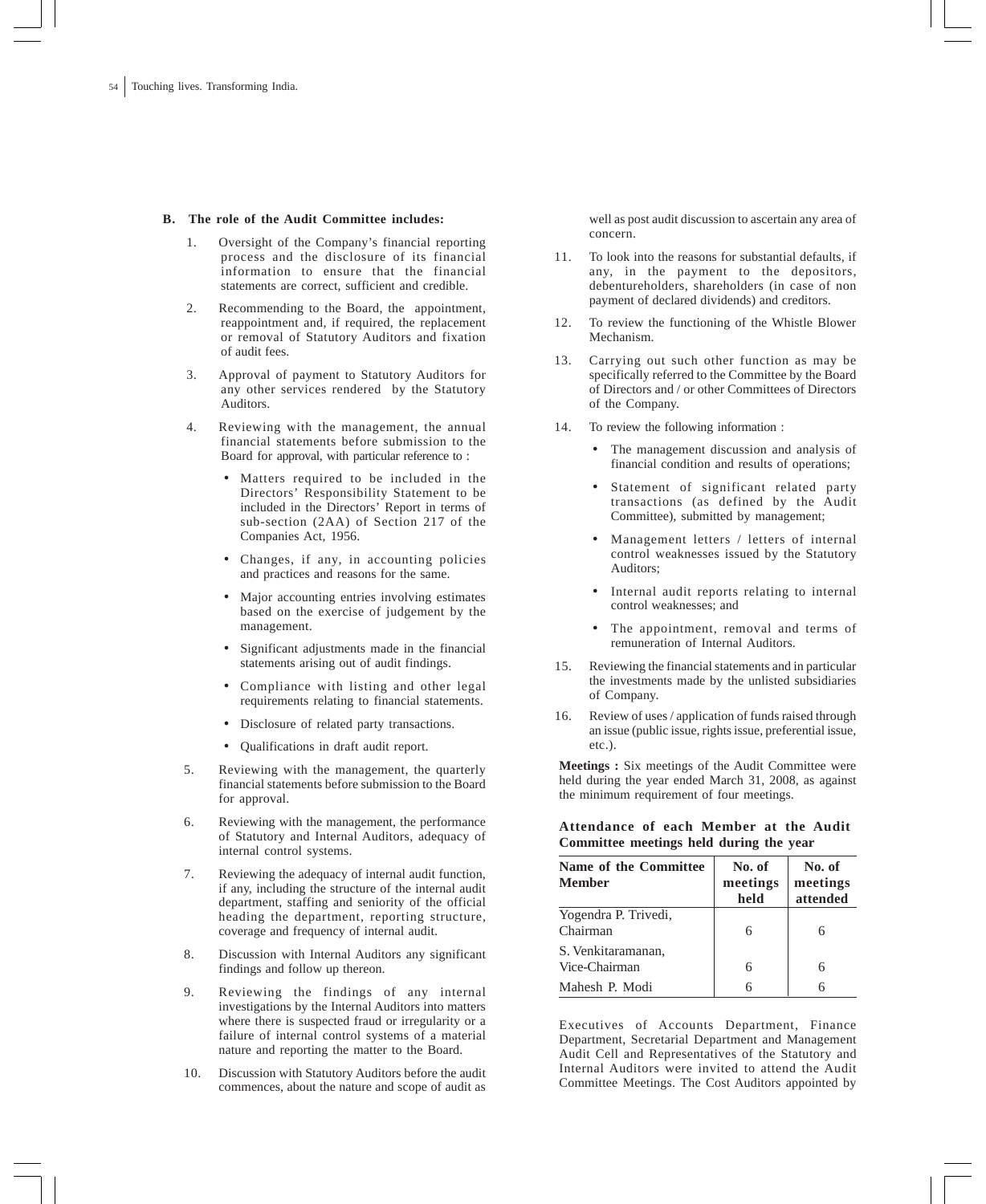the Company under Section 233B of the Companies Act, 1956 were also invited to attend the Audit Committee Meetings, where cost audit reports were discussed.

The Chairman of the Audit Committee was present at the last Annual General Meeting.

## **(ii) Corporate Governance and Stakeholders' Interface (CGSI) Committee**

**Composition :** The Corporate Governance and Stakeholders' Interface Committee of the Board comprises three Independent Directors, namely, Shri Yogendra P. Trivedi, Chairman, Dr. Dharam Vir Kapur and Shri Mahesh P. Modi.

**Terms of Reference :** The terms of reference of the Corporate Governance and Stakeholders' Interface Committee, inter alia, include the following :

- 1. Observance of practices of Corporate Governance at all levels and to suggest remedial measures wherever necessary.
- 2. Provision of correct inputs to the media so as to preserve and protect the Company's image and standing.
- 3. Dissemination of factually correct information to the investors, institutions and public at large.
- 4. Interaction with the existing and prospective FIIs and rating agencies, etc.
- 5. Establishing oversight on important corporate communication on behalf of the Company with the assistance of consultants / advisors, if necessary.
- 6. Ensuring institution of standardised channels of internal communications across the Company to facilitate a high level of disciplined participation.
- 7. Recommendation for nomination of Directors on the Board.

#### **Selection of Independent Directors :**

Considering the requirement of the skill-sets on the Board, eminent persons having an independent standing in their respective field/profession and who can effectively contribute to the Company's business and policy decisions are considered by the Corporate Governance and Stakeholders' Interface Committee, which also acts as Nomination Committee for appointment of independent directors on the Board. The number of directorships and memberships held on various committees of other companies by such persons is also considered. The Board considers the recommendations of the Committee and takes appropriate decision.

**Meetings :** Four meetings of the Corporate Governance and Stakeholders' Interface Committee were held during the year ended March 31, 2008.

## **Attendance of each Member at the CGSI Committee meetings held during the year**

| Name of the<br>Committee<br><b>Member</b> | No. of<br>meetings<br>held | No. of<br>meetings<br>attended |
|-------------------------------------------|----------------------------|--------------------------------|
| Yogendra P. Trivedi,<br>Chairman          |                            |                                |
| Dr. Dharam Vir Kapur                      |                            |                                |
| Mahesh P. Modi                            |                            |                                |

### **(iii)Employees Stock Compensation Committee**

**Composition :** The Employees Stock Compensation Committee of the Board comprises four Directors, namely, Shri Yogendra P. Trivedi (Chairman), Shri Mahesh P. Modi, Prof. Dipak C. Jain and Shri Mukesh D. Ambani.

**Terms of Reference :** The Committee was formed inter alia to formulate detailed terms and conditions of the Employees Stock Option Scheme including :

- 1. the quantum of options to be granted under Employees Stock Option Scheme per employee and in aggregate;
- 2. the conditions under which option vested in employees may lapse in case of termination of employment for misconduct;
- 3. the exercise period within which the employee should exercise the option and that the option would lapse on failure to exercise the option within the exercise period;
- 4. the specified time period within which the employee shall exercise the vested options in the event of termination or resignation of an employee;
- 5. the right of an employee to exercise all the options vested in him at one time or at various points of time within the exercise period;
- 6. the procedure for making a fair and reasonable adjustment to the number of options and to the exercise price in case of corporate actions such as rights issues, bonus issues, merger, sale of division and others;
- 7. the grant, vest and exercise of option in case of employees who are on long leave; and
- 8. the procedure for cashless exercise of options, if any.

**Meetings :** Two meetings of the Employees Stock Compensation Committee were held during the year ended March 31, 2008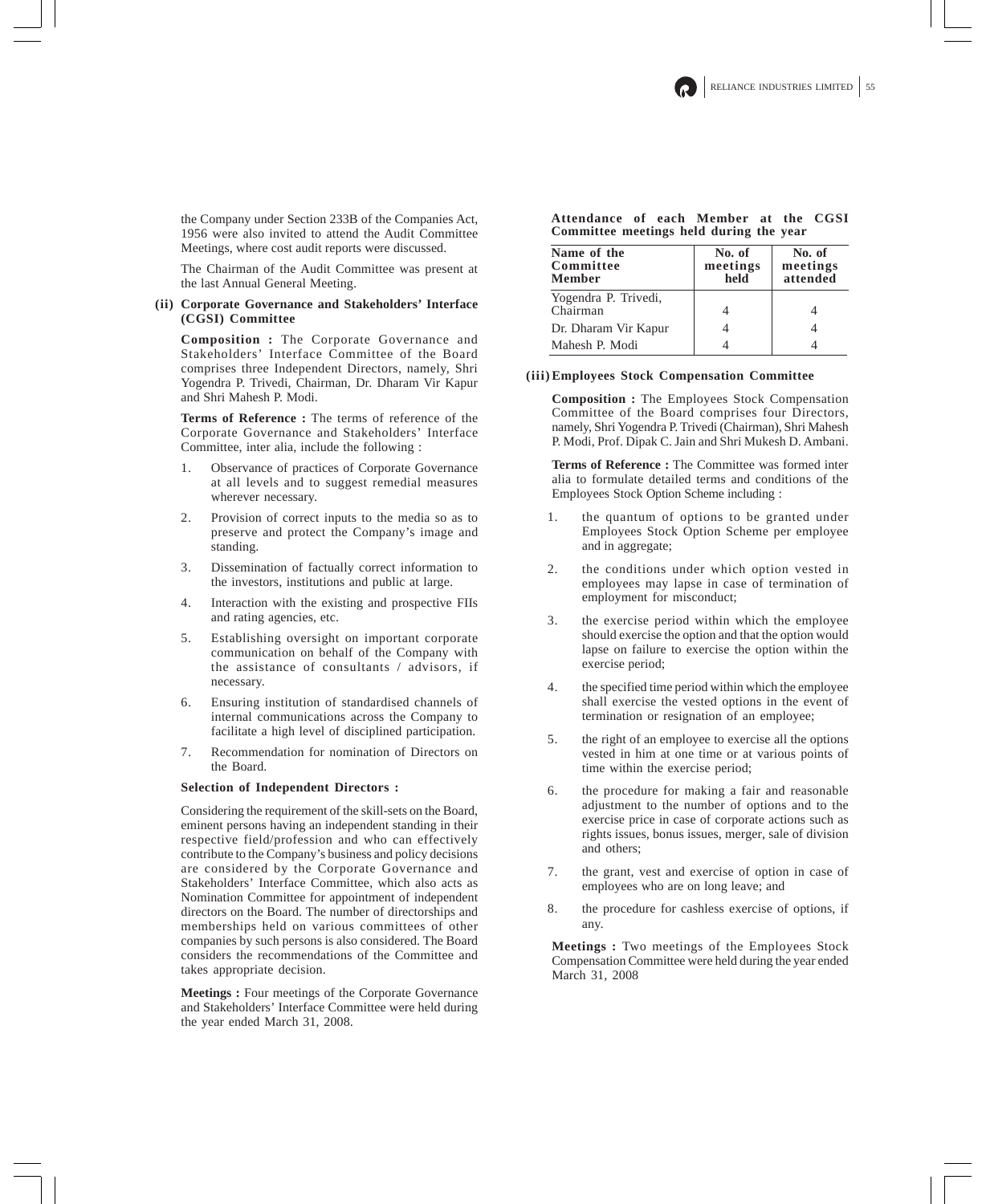**Attendance of each Member at the Employees Stock Compensation Committee meetings held during the year**

| Name of the<br>Committee<br><b>Member</b> | No. of<br>meetings<br>held    | No. of<br>meetings<br>attended |
|-------------------------------------------|-------------------------------|--------------------------------|
| Yogendra P. Trivedi,                      |                               |                                |
| Chairman                                  | $\mathfrak{D}_{\mathfrak{p}}$ | 2                              |
| Mahesh P. Modi                            | $\mathfrak{D}$                | $\mathcal{D}$                  |
| Prof. Dipak C. Jain                       | $\mathcal{D}_{\mathcal{L}}$   | $\mathcal{D}$                  |
| Mukesh D. Ambani                          | $\mathcal{P}$                 |                                |

### **(iv) Finance Committee**

**Composition :** The Finance Committee of the Board comprises three Directors, namely, Shri Mukesh D. Ambani, Chairman, Shri Nikhil R. Meswani and Shri Hital R. Meswani.

### **Terms of Reference :**

- 1. Review the Company's financial policies, risk assessment and minimisation procedures, strategies and capital structure, working capital and cash flow management and make such reports and recommendations to the Board with respect thereto as it may deem advisable.
- 2. Review banking arrangements and cash management.
- 3. Exercise all powers to borrow moneys (otherwise than by issue of debentures), and taking necessary actions connected therewith including refinancing for optimisation of borrowing costs.
- 4. Giving of guarantees / issuing letters of comfort / providing securities within the limits approved by the Board.
- 5. Borrow monies by way of loan and / or issuing and allotting Bonds / Notes denominated in one or more foreign currencies in international markets, for the purpose of refinancing the existing debt, capital expenditure, general corporate purposes including working capital requirements and possible strategic investments within the limits approved by the Board.
- 6. Provide corporate guarantee / performance guarantee by the Company within the limits approved by the Board.
- 7. Approve opening and operation of Investment Management Accounts with Foreign Banks and appoint them as Agents, establishment of representative / sales offices in or outside India etc.
- 8. Carry out any other function as is mandated by the Board from time to time and / or enforced by any statutory notification, amendment or modification as may be applicable.
- 9. Other transactions or financial issues that the Board may desire to have them reviewed by the Finance Committee.
- 10. Delegate authorities from time to time to the Executives / Authorised persons to implement the decisions of the Committee.
- 11. Regularly review and make recommendations about changes to the charter of the Committee

Finance Committee held one meeting during the year, which was attended by all its members.

### **(v) Health, Safety and Environment (HS&E) Committee**

**Composition :** The Health, Safety and Environment Committee of the Board comprises three Directors, namely, Shri Hital R. Meswani, Chairman, Shri Hardev Singh Kohli and Dr. Dharam Vir Kapur.

**Terms of Reference :** The Health, Safety and Environment Committee has been constituted, inter alia, to monitor and ensure maintaining the highest standards of environmental, health and safety norms and compliance with applicable pollution and environmental laws at all works / factories / locations of the Company and to recommend measures, if any, for improvement in this regard.

The Committee reviews, inter alia, the Health Safety and Environment Policy of the Company, performance on health, safety and environment matters and the procedures and controls being followed at various Plants of the Company and compliance with the relevant statutory provisions.

**Meetings :** Four meetings of the Health, Safety and Environment Committee were held during the year ended March 31, 2008.

**Attendance of each Member at the HS&E Committee meetings held during the year**

| Name of the<br>Committee<br>Member | No. of<br>meetings<br>held | No. of<br>meetings<br>attended |
|------------------------------------|----------------------------|--------------------------------|
| Hital R. Meswani,<br>Chairman      |                            |                                |
| Hardev Singh Kohli                 |                            |                                |
| Dr. Dharam Vir Kapur               |                            |                                |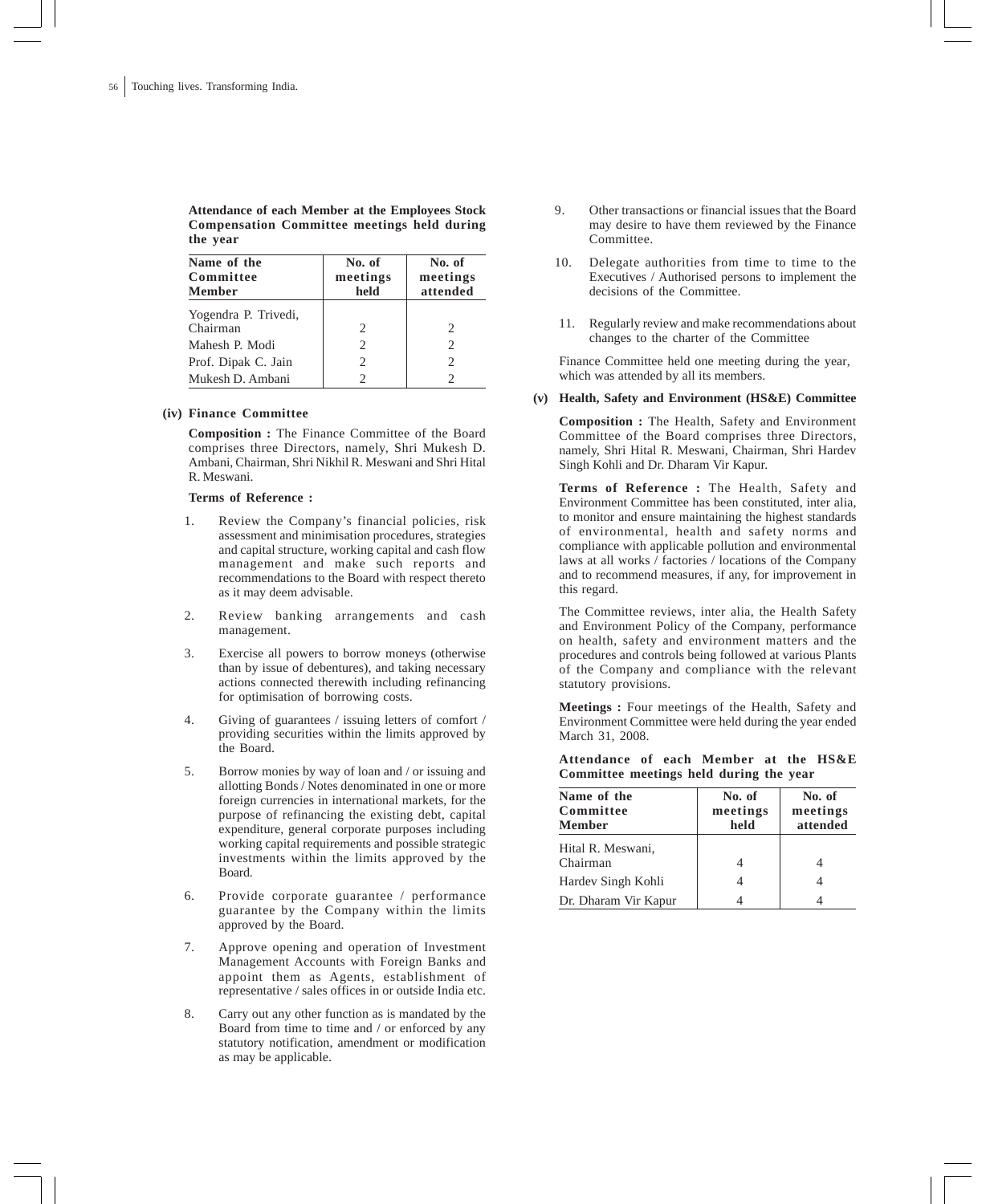## **(vi) Remuneration Committee**

**Composition :** The Remuneration Committee of the Board comprises four Independent Directors, namely, Shri Mansingh L. Bhakta, Chairman, Shri Yogendra P. Trivedi, Shri S. Venkitaramanan and Dr. Dharam Vir Kapur.

**Terms of Reference :** The Remuneration Committee has been constituted to recommend / review remuneration of the Managing Director and Whole-time Directors, based on their performance and defined assessment criteria.

**Meetings :** There was no meeting of the Remuneration Committee during the year.

## **Remuneration policy, details of remuneration and other terms of appointment of Directors :**

The remuneration policy of the Company is directed towards rewarding performance, based on review of achievements on a periodic basis.

The remuneration policy is in consonance with the existing Industry practice.

| Name of the Director | <b>Salary</b> | <b>Perquisites</b><br>and<br>allowances | Retiral<br>benefits | Commission<br>payable | <b>Total</b> | <b>Stock</b><br>Options<br>granted |
|----------------------|---------------|-----------------------------------------|---------------------|-----------------------|--------------|------------------------------------|
|                      |               |                                         | Rs. in lacs         |                       |              | Nos.                               |
| Mukesh D. Ambani     | 60.00         | 48.00                                   | 18.75               | 4.275.44              | 4.402.19     | $Ni1*$                             |
| Nikhil R. Meswani    | 15.00         | 24.00                                   | 4.54                | 1,068.86              | 1,112.40     | 7,00,000                           |
| Hital R. Meswani     | 15.00         | 24.00                                   | 4.51                | 1,068.86              | 1,112.37     | 7,00,000                           |
| Hardev Singh Kohli   | 41.67         | 67.09                                   | 17.34               | Nil                   | 126.10       | 50,000                             |

**Remuneration paid to the Chairman & Managing Director and the Whole-time Directors, including the number of Stock Options granted during 2007-08:**

The tenure of office of the Managing Director and Whole-time Directors is for a period of 5 years from their respective dates of appointments and can be terminated by either party by giving three months' notice in writing. There is no separate provision for payment of severance fees.

\*The Chairman and Managing Director, Shri Mukesh D. Ambani, being the Promoter of the Company, has not been granted any stock option in compliance with the SEBI Guidelines. The other relevant details of stock options, including exercise period, vesting period etc. are covered elsewhere in this Report.

The Non-Executive Directors are paid sitting fee at the rate of Rs.20,000/- for attending each meeting of the Board and / or Committee thereof. Each of the Non-Executive Directors is also paid commission amounting to Rs.21,00,000/- on an annual basis, provided that the total commission payable to such Directors shall not exceed 1% of the net profits of the Company.

|                                    |                    |            | Rs. in lacs  |
|------------------------------------|--------------------|------------|--------------|
| Name of the Non-Executive Director | <b>Sitting Fee</b> | Commission | <b>Total</b> |
| Ramniklal H. Ambani                | 1.40               | 21.00      | 22.40        |
| Mansingh L. Bhakta                 | 2.60               | 21.00      | 23.60        |
| Yogendra P. Trivedi                | 5.00               | 21.00      | 26.00        |
| Dr. Dharam Vir Kapur               | 3.00               | 21.00      | 24.00        |
| Mahesh P. Modi                     | 3.80               | 21.00      | 24.80        |
| S. Venkitaramanan                  | 2.60               | 21.00      | 23.60        |
| Prof. Ashok Misra                  | 1.40               | 21.00      | 22.40        |
| Prof. Dipak C. Jain                | 1.80               | 21.00      | 22.80        |
| Dr. Raghunath A. Mashelkar         | 0.80               | 17.50      | 18.30        |
| Total                              | 22.40              | 185.50     | 207.90       |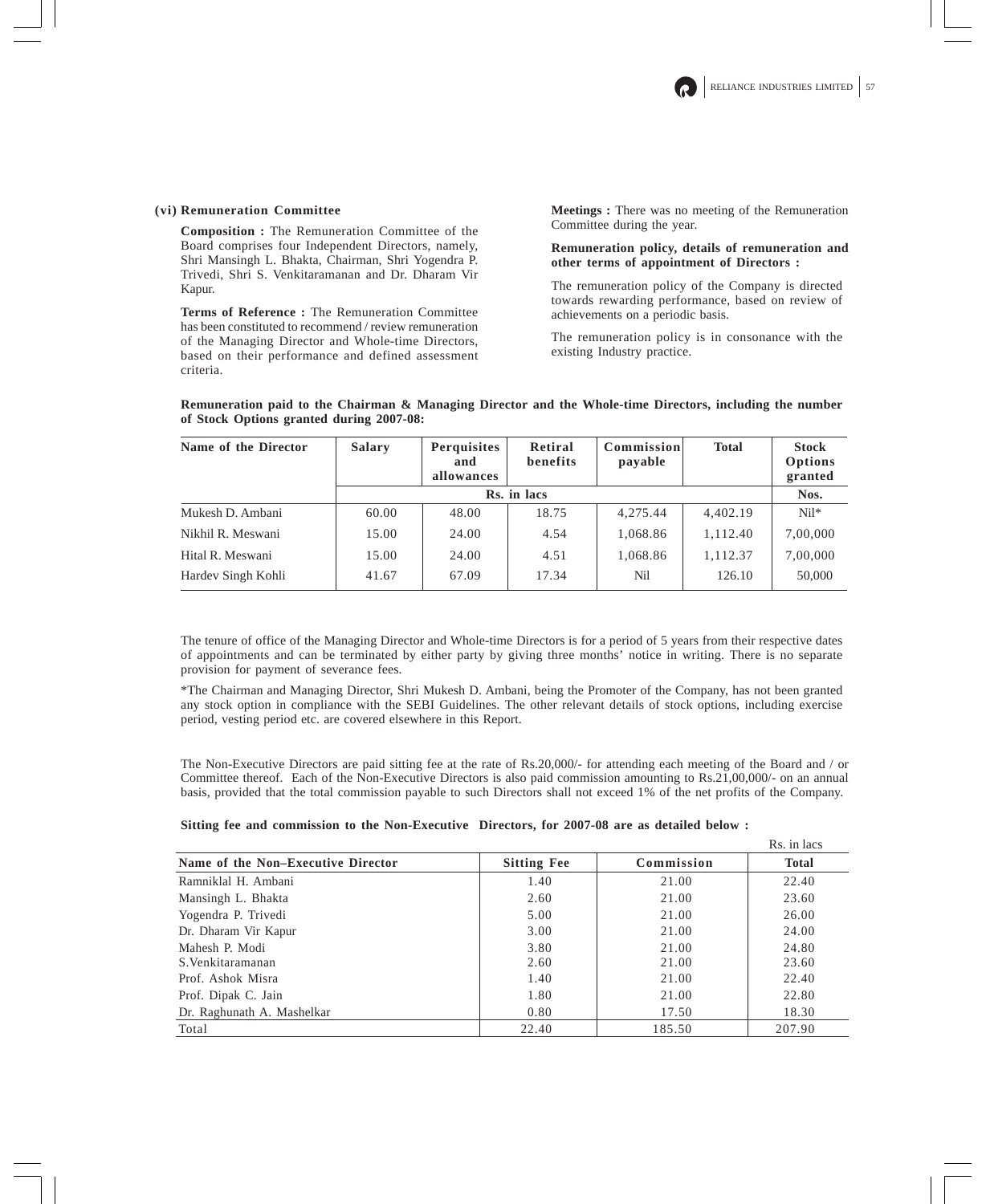During the year, the Company has paid Rs.86.09 lacs as professional fees to M/s. Kanga & Co., a firm in which Shri M.L. Bhakta, Director of the Company, is a partner. There were no other pecuniary relationships or transactions of the Non-Executive Directors vis-à-vis the Company. The Company has not granted any stock option to any of its Non-Executive Directors.

### **(vii) Shareholders' / Investors' Grievance Committee**

**Composition :** The Shareholders' / Investors' Grievance Committee (the Committee) of the Board, comprises five Directors, namely, Shri Mansingh L. Bhakta, (Chairman), Shri Yogendra P. Trivedi, Shri Mukesh D. Ambani, Shri Nikhil R. Meswani and Shri Hital R. Meswani.

**Terms of Reference :** The Committee, inter alia, approves issue of duplicate certificates and oversees and reviews all matters connected with transfer of securities of the Company. The Committee also looks into redressal of shareholders'/ investors' complaints related to transfer of shares, non-receipt of Balance Sheet, nonreceipt of declared dividends, etc. The Committee oversees performance of the Registrar and Transfer Agents of the Company, and recommends measures for overall improvement in the quality of investor services. The Committee also monitors implementation and compliance of the Company's Code of Conduct for Prohibition of Insider Trading in pursuance of SEBI (Prohibition of Insider Trading) Regulations, 1992. The Board has delegated the power of approving transfer of securities to the Managing Director and / or the Company Secretary.

**Meetings :** Six meetings of the Shareholders'/Investors' Grievance Committee (SIGC) were held during the year ended March 31, 2008.

**Attendance of each Member at the SIGC meetings held during the year**

| Name of the<br>Committee<br><b>Member</b> | No. of<br>meetings<br>held | No. of<br>meetings<br>attended |
|-------------------------------------------|----------------------------|--------------------------------|
| Mansingh L. Bhakta,<br>Chairman           | 6                          | 6                              |
| Yogendra P. Trivedi                       | 6                          | 6                              |
| Mukesh D. Ambani                          | 6                          | 5                              |
| Nikhil R. Meswani                         | 6                          | 4                              |
| Hital R. Meswani                          | 6                          | 3                              |

### **Compliance Officer**

Shri Vinod M. Ambani is the Compliance Officer for complying with the requirements of SEBI Regulations and the Listing Agreements with the Stock Exchanges in India.

### **Investor Grievance Redressal**

Number of complaints received and resolved to the satisfaction of investors during the year under review and their break-up are as under :

| <b>Type of Complaints</b>                               | Number of<br>Complaints |
|---------------------------------------------------------|-------------------------|
| Non-Receipt of Annual Reports                           | 320                     |
| Non-Receipt of Dividend<br>Warrants                     | 4476                    |
| Non-Receipt of Interest /<br><b>Redemption Warrants</b> | 1506                    |
| Non-Receipt of Certificates                             | 1045                    |
| Total                                                   | 7347                    |

There were no outstanding complaints as on March 31, 2008. 136 requests for transfers and 876 requests for dematerialisation were pending for approval as on March 31, 2008, which were approved and dealt with by April 2, 2008

No. of Complaints Received



#### **B. Functional Committees:**

The Board is authorized to constitute one or more Functional Committees delegating thereto powers and duties with respect to specific purposes. Meetings of such Committees are held as and when the need arises. Time schedule for holding the meetings of such Functional Committees are finalised in consultation with the Committee Members.

The Retail Business Committee, comprising Shri Yogendra P. Trivedi, Chairman, Dr. Dharam Vir Kapur and Prof. Dipak C. Jain, was constituted to study the retail business opportunity.

### **Procedure at Committee Meetings**

The Company's guidelines relating to Board meetings are applicable to Committee meetings as far as may be practicable. Each Committee has the authority to engage outside experts, advisers and counsels to the extent it considers appropriate to assist in its work. Minutes of the proceedings of the Committee meetings are placed before the Board meetings for perusal and noting.

## **7. Code of Business Conduct and Ethics for Directors and Management Personnel**

The Code of Business Conduct and Ethics for Directors and management personnel ('the Code'), as recommended by the Corporate Governance and Stakeholders' Interface Committee and adopted by the Board, is a comprehensive Code applicable to all Directors and management personnel. The Code while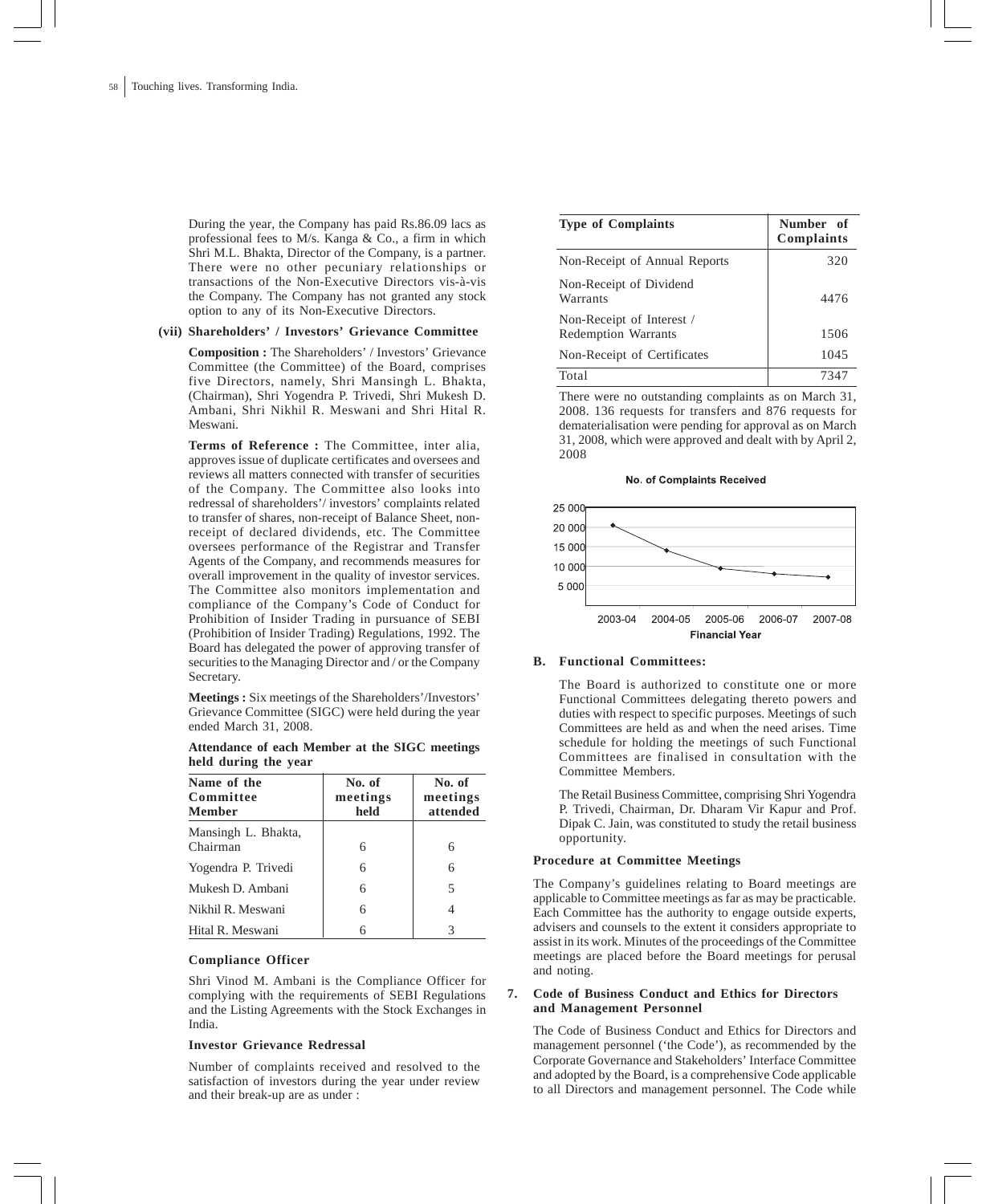laying down, in detail, the standards of business conduct, ethics and governance, centres around the following theme :

"The Company's Board of Directors and Management Personnel are responsible for and are committed to setting the standards of conduct contained in this Code and for updating these standards, as appropriate, to ensure their continuing relevance, effectiveness and responsiveness to the needs of local and international investors and all other stakeholders as also to reflect corporate, legal and regulatory developments. This Code should be adhered to in letter and in spirit."

A copy of the Code has been put on the Company's website www.ril.com.

The Code has been circulated to all the members of the Board and management personnel and the compliance of the same is affirmed by them annually.

A declaration signed by the Chairman & Managing Director of the Company is given below :

I hereby confirm that the Company has obtained from all the members of the Board and management personnel, affirmation that they have complied with the Code of Business Conduct and Ethics for Directors and management personnel in respect of the financial year 2007-08.

Mukesh D. Ambani Chairman & Managing Director

### **8. Whistle Blower Mechanism**

The Company promotes ethical behaviour in all its business activities and has put in place mechanism of reporting illegal or unethical behaviour. Employees may report violations of laws, rules, regulations or unethical conduct to their immediate supervisor / notified person. The reports received from employees will be reviewed by the Ethics Office and the Corporate Governance and Stakeholders' Interface Committee. The Directors and management personnel are obligated to maintain confidentiality of such reportings and ensure that the whistle blowers are not subjected to any discriminatory practices.

## **9. Subsidiary Monitoring Framework**

All the subsidiary companies of the Company are Board managed with their Boards having the rights and obligations to manage such companies in the best interest of their stakeholders. As a majority shareholder, the Company nominates its representatives on the Boards of subsidiary companies and monitors the performance of such companies, inter alia, by the following means -

- a) Financial statements, in particular the investments made by the unlisted subsidiary companies, are reviewed quarterly by the Audit Committee of the Company.
- b) All minutes of the meetings of the unlisted subsidiary companies are placed before the Company's Board regularly.
- c) A statement containing all significant transactions and arrangements entered into by the unlisted subsidiary companies is placed before the Company's Board.

Shri Yogendra P. Trivedi and Shri Mahesh P. Modi, Independent Directors of the Company have been appointed as Independent Directors on the Board of Reliance Petroleum Limited, a listed subsidiary of the Company. Prof. Dipak C. Jain, Independent Director of the Company has been appointed as a Director on the Board of Reliance Retail Limited, a subsidiary of the Company.

#### **10. General Body Meetings**

### **(A) Annual General Meetings:**

Location, date and time of the Annual General Meetings held during the preceding 3 years and the Special Resolutions passed thereat are as follows:

| Year        | Location                                                          | Date and Time                  | <b>Special Resolutions passed</b>                                                                                                                                                                                             |  |
|-------------|-------------------------------------------------------------------|--------------------------------|-------------------------------------------------------------------------------------------------------------------------------------------------------------------------------------------------------------------------------|--|
| $2004 - 05$ | Birla Matushri<br>Sabhagar, 19<br>Marine Lines,<br>Mumbai-400 020 | August 3, 2005<br>11.00 a.m.   | 1. For re-appointment of Shri Hardev Singh Kohli as the<br>Executive Director of the Company.<br>2. For payment of commission to the Directors of the<br>Company other than the Managing Director and<br>Wholetime Directors. |  |
| $2005 - 06$ | Birla Matushri<br>Sabhagar, 19<br>Marine Lines,                   | June 27, 2006<br>11.00 a.m.    | 1. For approving the Employees Stock Option Scheme<br>for granting stock options to the employees of the<br>Company.                                                                                                          |  |
|             | Mumbai- 400 020                                                   |                                | 2. For extension of the Employees Stock Option Scheme<br>to the directors and employees of the Company's<br>subsidiaries.                                                                                                     |  |
| 2006-07     | Birla Matushri<br>Sabhagar, 19<br>Marine Lines,                   | October 12, 2007<br>11.00 a.m. | 1. For payment of enhanced commission to the Directors<br>of the Company other than the Managing Director<br>and Wholetime Directors.                                                                                         |  |
|             | Mumbai-400 020                                                    |                                |                                                                                                                                                                                                                               |  |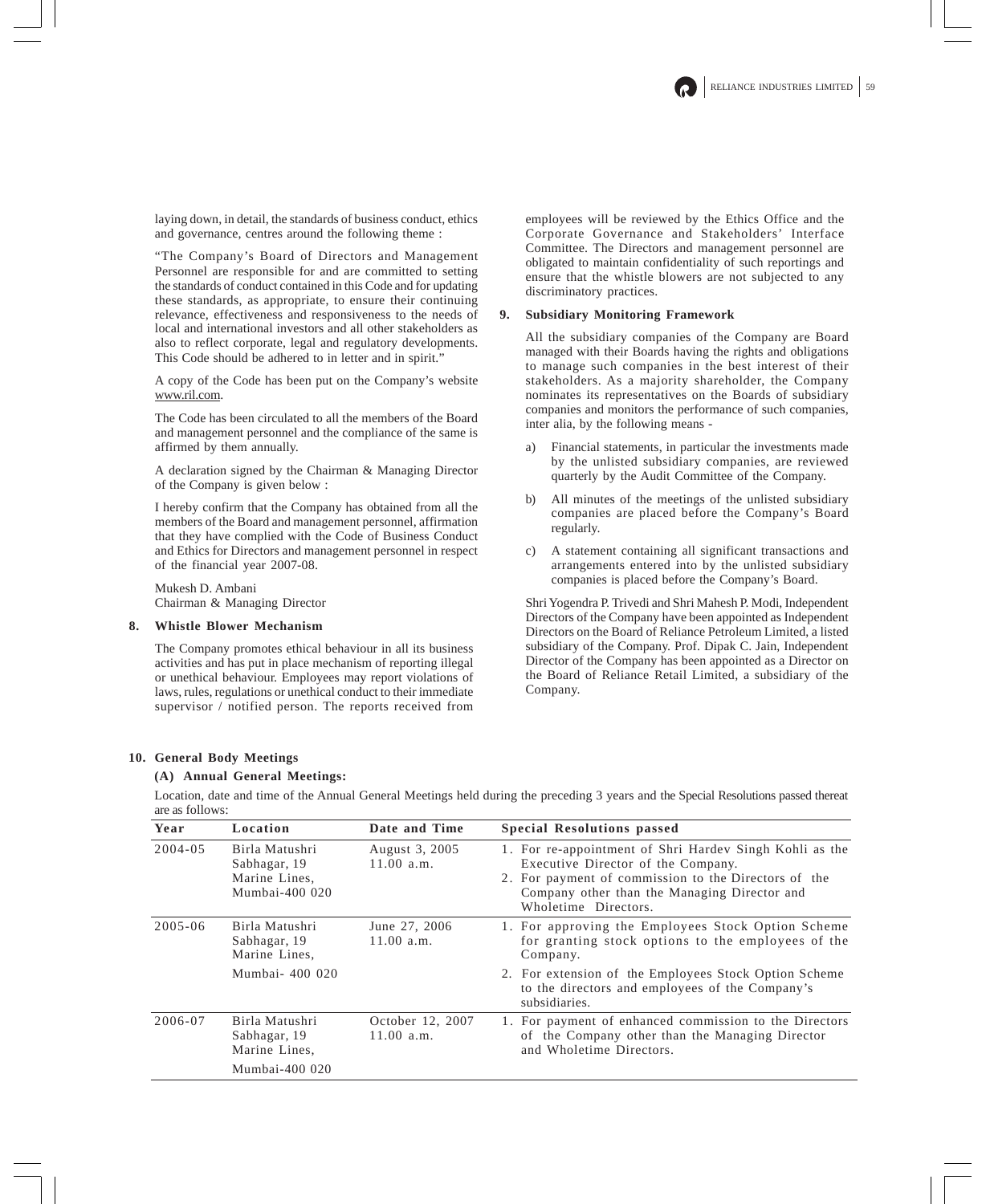### **(B) Special Resolution passed through Postal Ballot:**

No special resolution was passed through Postal Ballot during 2007-08.

A Special Resolution was passed on March 29, 2007, by the Company's members through postal ballot for preferential issue of 12,00,00,000 warrants @ Rs.1,402 per warrant to entities in the Promoter Group, convertible into an equal number of equity shares of the Company.

**11. a. Disclosures on materially significant related party transactions i.e. transactions of the Company of material nature, with its Promoters, the Directors or the management, their relatives, or subsidiaries, etc. that may have potential conflict with the interests of the Company at large**

> None of the transactions with any of the related parties were in conflict with the interest of the Company. Attention of Members is drawn to the disclosures of transactions with the related parties set out in Notes on Accounts - Schedule 'O', forming part of the Annual Report.

> A total of 12,00,00,000 warrants were allotted on preferential basis on April 12, 2007, to entities in the Promoter Group, in accordance with the SEBI (Disclosure and Investor Protection) Guidelines, 2000. These warrants are exercisable within a maximum period of 18 months from the date of allotment, into an equal number of fully paid-up equity shares of the Company.

> The Company's major related party transactions are generally with its Subsidiaries and Associates. The related party transactions are entered into based on considerations of various business exigencies such as synergy in operations, sectoral specialisation and the Company's long term strategy for sectoral investments, optimization of market share, profitability, legal requirements, liquidity and capital resources of Subsidiaries and Associates.

> All related party transactions are negotiated on arms length basis and are intended to further the interests of the Company.

### **b. Disclosure of Accounting Treatment**

The Company has continued to adjust the foreign currency exchange differences on amounts borrowed for acquisition of fixed assets, to the carrying cost of fixed assets in compliance with Schedule VI to the Companies Act, 1956 as per legal advice received, which is at variance to the treatment prescribed in Accounting Standard (AS11) on "Effects of Changes in Foreign Exchange Rates" notified in the Companies (Accounting Standards) Rules, 2006. Had the treatment as per AS 11 been followed, the net profit after tax for the year would have been higher by Rs. 30 crore (\$ 7.5 million).

**c. Details of non-compliance by the Company, penalties, strictures imposed on the Company by Stock Exchanges or SEBI, or any other statutory authority, on any matter related to capital markets, during the last three years.**

There has been no instance of non-compliance by the Company on any matter related to capital markets during the last three years and hence no penalties or strictures have been imposed on the Company by the Stock Exchanges or SEBI or any other statutory authority.

#### **12. Means of Communication**

- (a) **Half Yearly Reports :** Half Yearly Reports covering financial results are sent to members at their registered addresses.
- (b) **Quarterly Results :** Quarterly Results are published in 'The Economic Times' and 'Maharashtra Times'.
- News Releases, Presentations, etc. : Official news releases, detailed presentations made to media, analysts, institutional investors, etc. are displayed on the Company's website www.ril.com. Official Media Releases are sent to the Stock Exchanges.
- (d) **Website :** The Company's website www.ril.com contains a separate dedicated section 'Investor Relations' where shareholders information is available. The Annual Report of the Company is also available on the website in a user-friendly and downloadable form.
- (e) **Annual Report :** Annual Report containing, inter alia, Audited Annual Accounts, Consolidated Financial Statements, Directors' Report, Auditors' Report and other important information is circulated to members and others entitled thereto. The Management Discussion and Analysis (MD&A) Report forms part of the Annual Report.
- (f) **Chairman's Communique :** Printed copy of the Chairman's Speech is distributed to all the shareholders at the Annual General Meetings. It is also sent to all shareholders who do not attend the Annual General Meeting. The same is also placed on the website of the Company.
- (g) **Reminder to Investors :** Reminders for Unpaid Dividend / Unpaid Interest on Debentures are sent to the Shareholders / Debentureholders as per records every year.
- (h) **SEBI EDIFAR :** Annual Report, Quarterly Results, Shareholding Pattern, etc. of the Company were also posted on the SEBI EDIFAR website www.sebiedifar.nic.in till the quarter ended September 2007, after which the same was replaced with Corporate Filing and Dissemination System.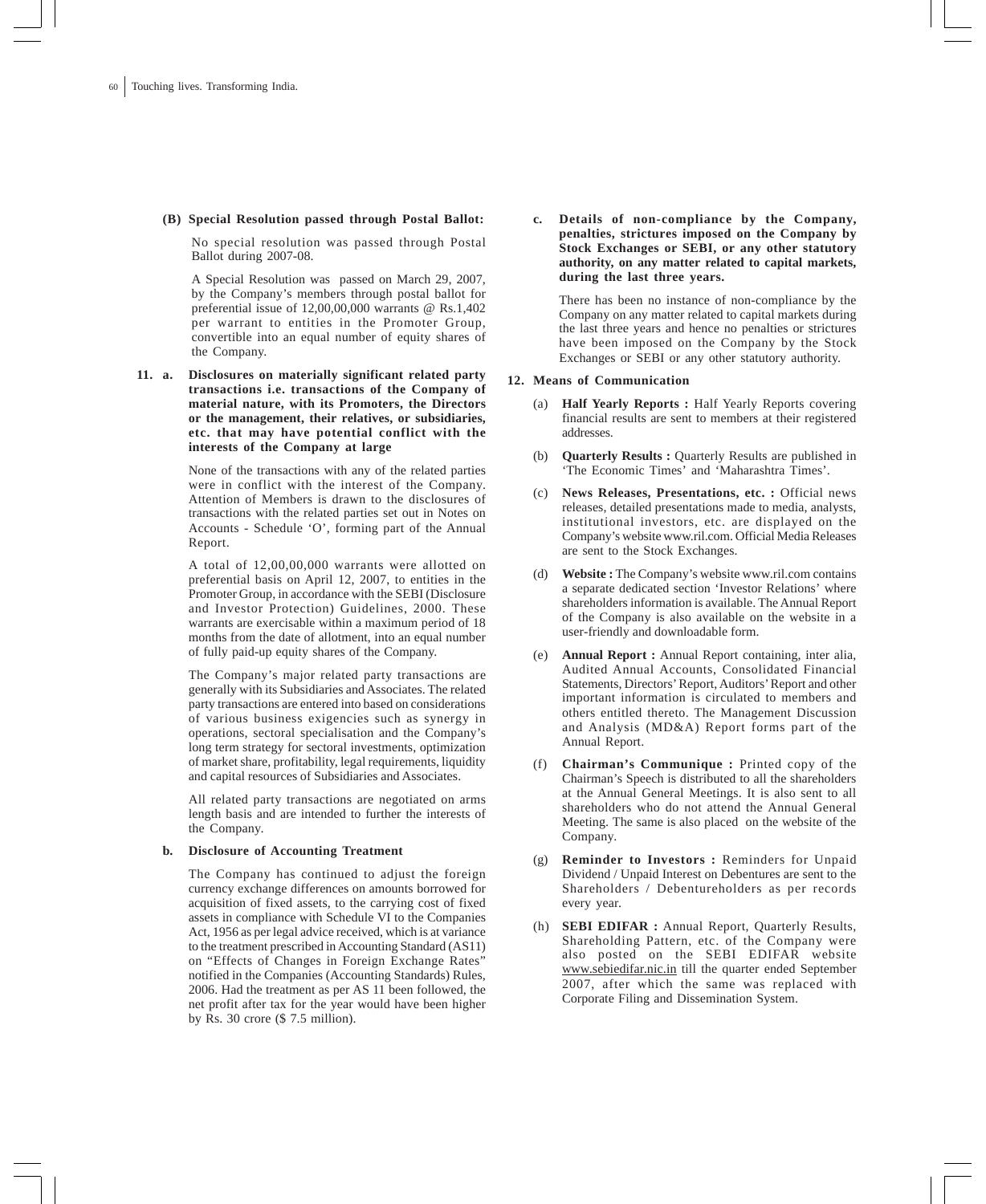- (i) **Corporate Filing and Dissemination System (CFDS) :** The CFDS portal jointly owned, managed and maintained by BSE and NSE is a single source to view information filed by listed companies. From the quarter beginning October 2007, all disclosures and communications to BSE & NSE are filed electronically through the CFDS portal. Hard copies of the said disclosures and correspondence are also filed with the Exchanges.
- (j) **Designated Exclusive email-id :** The Company has designated the following email-ids exclusively for investor servicing.
	- (a) For queries on Annual Report Investor\_relations@ril.com
	- (b) For queries in respect of shares in physical mode rilinvestor@karvy.com
- (k) **Shareholders' Feedback Survey :** The Company sent feedback form seeking shareholders' views on various matters relating to investor services and the Annual Report 2006-07.

The shareholders were requested to rate the services on five parameters, viz., (1) Excellent, (2) Very Good, (3) Good, (4) Satisfactory and (5) Unsatisfactory.

Many shareholders participated and sent their feedback to the Company. The feedback received from the shareholders was placed before the Shareholders' / Investors' Grievance Committee.

An analysis of the feedback received from the shareholders is given hereunder:

## **13. General Shareholder Information**

## **13.1 Company Registration Details :**

The Company is registered in the State of Maharashtra, India. The Corporate Identity Number (CIN) allotted to the Company by the Ministry of Corporate Affairs (MCA) is L17110MH1973PLC019786.

**13.2 Annual General Meeting** (Day, Date, Time and Venue):

Thursday, June 12, 2008 at 11.00 a.m. Birla Matushri Sabhagar, 19, New Marine Lines, Mumbai 400020

**13.3 Financial Calendar (tentative)**

**Financial Year :** April 1, 2008 to March 31, 2009

**Results for the quarter ending :**

- **June 30, 2008 -** Third week of July, 2008
- **September 30, 2008 -** Third week of October, 2008
- **December 31, 2008 -** Third week of January, 2009
- **March 31, 2009** Third week of April,
	- 2009

**Annual General Meeting -** June, 2009

- **13.4 Book Closure Period -** Saturday, May 10, 2008
	- to Saturday, May 17, 2008 (both days inclusive), for payment of dividend.

13.5 Dividend Payment Date - On or after June 12,

2008

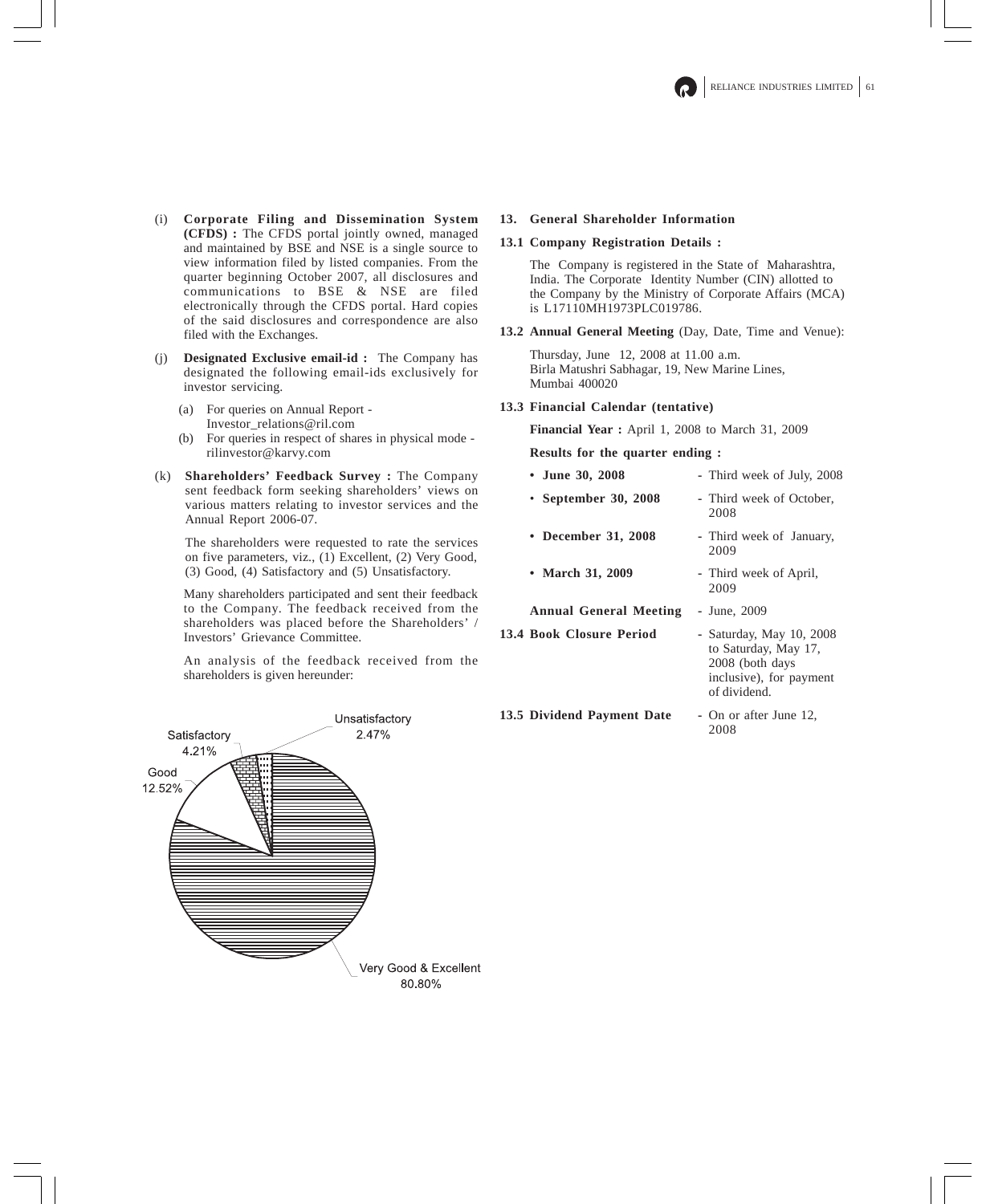### **13.6 Listing of Equity Shares, Debt Securities and Global Depository Receipts (GDRs) on Stock Exchanges, Payment of Listing Fee, Stock Codes etc.**

|   | <b>Ensuring 1 co, stock could clear</b><br><b>Exchange</b>                                                                                                                                                                                                                     | <b>Code/Trading Symbol</b><br><b>ISIN/ CUSIP</b> |              |  |  |  |  |  |
|---|--------------------------------------------------------------------------------------------------------------------------------------------------------------------------------------------------------------------------------------------------------------------------------|--------------------------------------------------|--------------|--|--|--|--|--|
| A | <b>Equity Shares</b>                                                                                                                                                                                                                                                           |                                                  |              |  |  |  |  |  |
|   | Bombay Stock Exchange Limited, (BSE),<br>Phiroze JeejeebhoyTowers, Dalal Street,<br>Mumbai 400 001.                                                                                                                                                                            | 500325<br><b>RELIANCE EQ</b>                     | INE002A01018 |  |  |  |  |  |
|   | National Stock Exchange of India Limited (NSE),<br>"Exchange Plaza",<br>Bandra-Kurla Complex,<br>Bandra (E), Mumbai 400 051.                                                                                                                                                   |                                                  |              |  |  |  |  |  |
| B | <b>GDRs</b>                                                                                                                                                                                                                                                                    |                                                  |              |  |  |  |  |  |
|   | Luxembourg Stock Exchange, 11,<br>Avenue de la Porte-Neuve, L-2227<br>Luxembourg.<br>Also traded on PORTAL System (NASDAQ, USA)<br>and IOB System (London Stock Exchange)                                                                                                      | <b>RILYP</b>                                     | 759470107    |  |  |  |  |  |
|   | <b>Overseas Depository</b>                                                                                                                                                                                                                                                     |                                                  |              |  |  |  |  |  |
|   | The Bank of New York Mellon Corporation,<br>101 Barclay Street,<br>New York NY 10286 USA.                                                                                                                                                                                      |                                                  |              |  |  |  |  |  |
|   | <b>Domestic Custodian</b><br><b>ICICI</b> Bank Limited.<br>Empire Complex,<br>E7/F7, 1st Floor, 414, Senapati Bapat Marg,<br>Lower Parel, Mumbai 400013.                                                                                                                       |                                                  |              |  |  |  |  |  |
|   | <b>Payment of Listing Fees:</b> Annual listing fee for the year 2008-09 (as applicable) has been paid by the Company to<br>BSE and NSE. Annual maintenance and listing agency fee for the calendar year 2008 has been paid by the Company to<br>the Luxembourg Stock Exchange. |                                                  |              |  |  |  |  |  |
| C | <b>Debt Securities</b>                                                                                                                                                                                                                                                         |                                                  |              |  |  |  |  |  |
|   | The Wholesale Debt Market (WDM) Segment of NSE.                                                                                                                                                                                                                                |                                                  |              |  |  |  |  |  |
|   | <b>Debenture Trustees</b>                                                                                                                                                                                                                                                      |                                                  |              |  |  |  |  |  |
|   | (1) Axis Bank Limited<br>Maker Tower F, 13th Floor,<br>Cuffe Parade, Colaba,<br>Mumbai 400 005.                                                                                                                                                                                |                                                  |              |  |  |  |  |  |

(2) IDBI Trusteeship Services Limited Asian Building, Ground Floor, 17, R. Kamani Marg, Ballard Estate, Mumbai 400 023.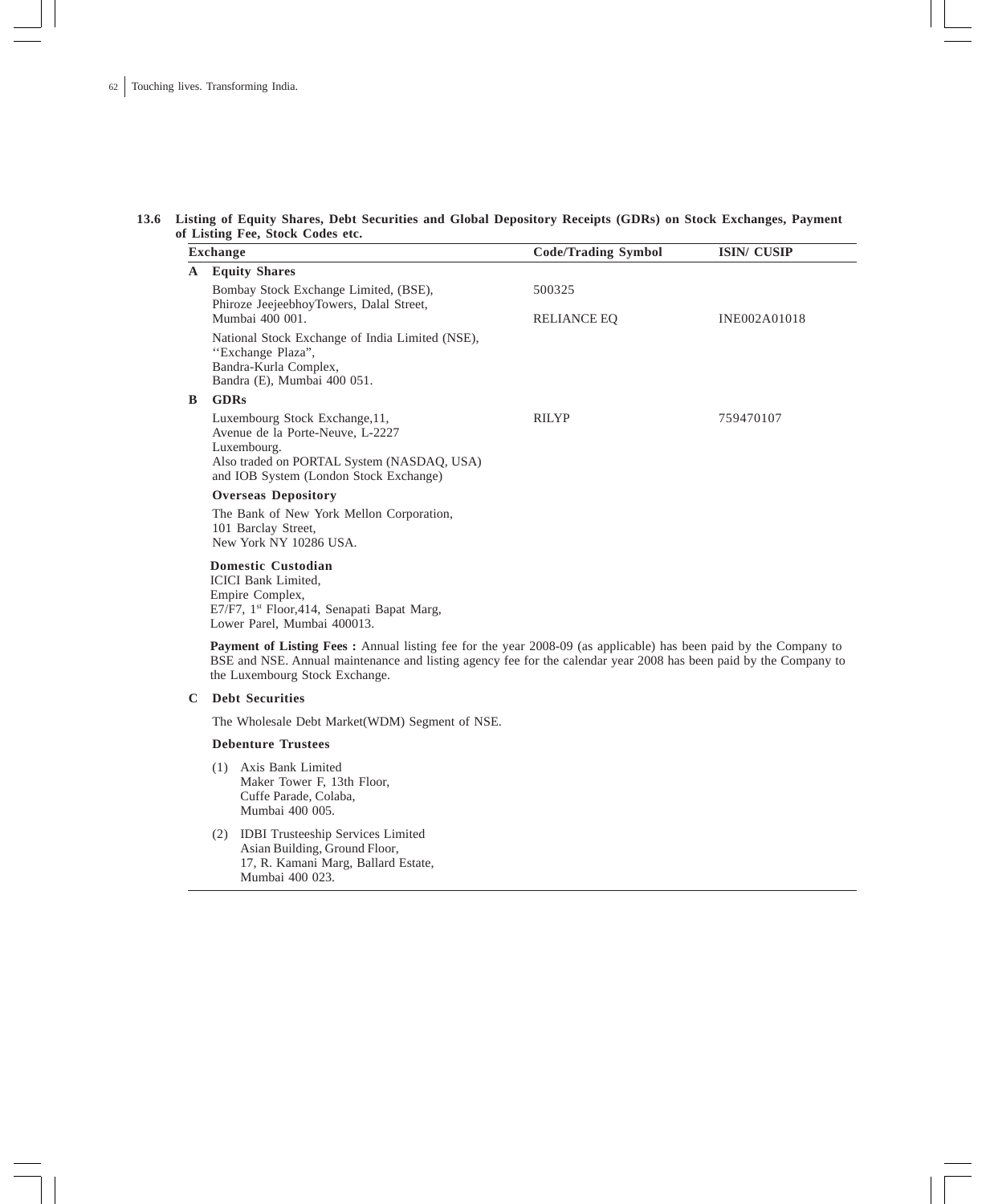## **13.7 Stock Market Data**

## **Bombay Stock Exchange (BSE) National Stock Exchange (NSE)**

| Month           | (In Rs. per share)    |                      | (In Rs. per share)    |                      |  |
|-----------------|-----------------------|----------------------|-----------------------|----------------------|--|
|                 | Month's<br>High Price | Month's<br>Low Price | Month's<br>High Price | Month's<br>Low Price |  |
| April, 2007     | 1,625.00              | 1,305.00             | 1626.60               | 1305.25              |  |
| May, 2007       | 1,785.00              | 1,555.05             | 1797.80               | 1,531.25             |  |
| June, 2007      | 1,779.00              | 1,640.00             | 1,800.00              | 1,647.10             |  |
| July, 2007      | 1,948.00              | 1,680.00             | 1,948.50              | 1,676.10             |  |
| August, 2007    | 1,969.90              | 1,700.00             | 1970.00               | 1,683.20             |  |
| September, 2007 | 2,426.00              | 1,945.00             | 2,426.00              | 1,921.25             |  |
| October, 2007   | 2,850.00              | 2,264.25             | 2,989.00              | 2,197.70             |  |
| November, 2007  | 3,235.00              | 2,605.00             | 2.928.00              | 2,577.00             |  |
| December, 2007  | 2,960.00              | 2,654.00             | 2,988.00              | 2,651.55             |  |
| January, 2008   | 3,252.10              | 2,120.00             | 3,298.00              | 2,120.00             |  |
| February, 2008  | 2,650.00              | 2,230.00             | 2,642.00              | 2,235.00             |  |
| March, 2008     | 2,442.00              | 2,120.00             | 2,428.40              | 2,120.00             |  |

Source: BSE & NSE websites

The closing market price per equity share on April 21, 2008 is Rs.2642.15 on BSE and Rs. 2643.60 on NSE.





**13.8 Share price performance in comparison to broad based indices - BSE Sensex and NSE Nifty as on March 31, 2008**

|  |  |  | Percentage Change in |  |
|--|--|--|----------------------|--|
|--|--|--|----------------------|--|

|                       | <b>RIL Share</b><br>price | <b>Sensex</b> |                 |
|-----------------------|---------------------------|---------------|-----------------|
| <b>Financial Year</b> |                           |               | Fina            |
| 2007-08               | 65.49                     | 19.68         | 200             |
| 2 years               | 184.40                    | 38.69         | 2 y6            |
| 3 years               | 438.09                    | 140.95        | $3 \text{ y}$   |
| 5 years               | 962.66                    | 413.15        | $5 \text{ y}$   |
| 10 years              | 1560.67                   | 301.89        | 10 <sub>2</sub> |

|                | гегсентаде спанде пг      |              |
|----------------|---------------------------|--------------|
|                | <b>RIL Share</b><br>price | <b>Nifty</b> |
| Financial Year |                           |              |
| 2007-08        | 65.35                     | 23.89        |
| 2 years        | 184.88                    | 39.15        |
| 3 years        | 438.31                    | 132.58       |
| 5 years        | 956.96                    | 384.00       |
| 10 years       | 1579.67                   | 323.00       |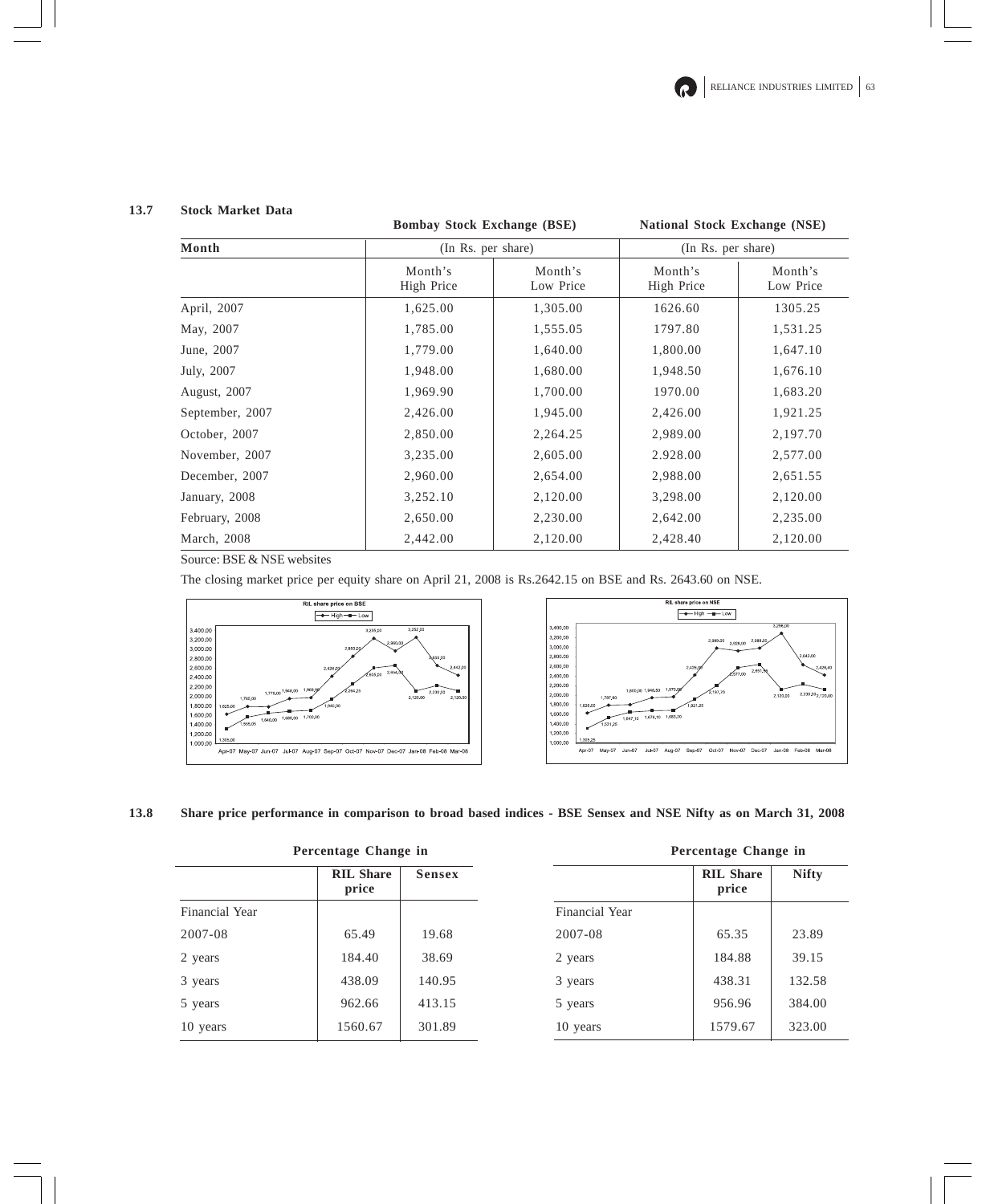## **13.9 Registrars and Transfer Agents :**

Karvy Computershare Private Limited 46, Avenue 4, Street No.1 Banjara Hills Hyderabad 500 034 E-Mail: rilinvestor@karvy.com Telephone Nos. : +91-40-23320666 / 23320711/ 3323037 Fax No.: +91 40 2332 3058

List of Investor Service Centres of Karvy Computershare Private Limited forms part of the Annual Report.

## **13.10 Share Transfer System :**

Presently, the share transfers which are received in physical form are processed and the share certificates returned within a period of 7 days from the date of receipt, subject to the documents being valid and complete in all respects. The Board has delegated the authority for approving transfer, transmission etc. of the Company's securities to the Managing Director and /or Company Secretary. A summary of transfer / transmission of securities of the Company so approved by the Managing Director / Company Secretary, is placed at every Board Meeting. The Company obtains from a Company Secretary in Practice half-yearly certificate of compliance with the share transfer formalities as required under Clause 47 (c) of the Listing Agreement with Stock Exchanges and files a copy of the certificate with the Stock Exchanges.

### **13.11 Distribution of Shareholding as on March 31, 2008**



| Cate -<br>gory<br>code |     | <b>Category of Shareholder</b>                                                                                                 | Number of<br><b>Shareholders</b> | <b>Total number</b><br>of Shares | As a<br>percentage of<br>$(A+B+C)$ |
|------------------------|-----|--------------------------------------------------------------------------------------------------------------------------------|----------------------------------|----------------------------------|------------------------------------|
| (A)                    |     | Shareholding of Promoter and<br>Promoter Group <sup>1</sup>                                                                    |                                  |                                  |                                    |
|                        | (1) | Indian                                                                                                                         |                                  |                                  |                                    |
|                        | (a) | Individuals / Hindu Undivided Family                                                                                           | 6                                | 1 05 86 013                      | 0.73                               |
|                        | (b) | Central Government / State                                                                                                     |                                  |                                  |                                    |
|                        |     | Government(s)                                                                                                                  | $\overline{0}$                   | $\Omega$                         | 0.00                               |
|                        | (c) | <b>Bodies Corporate</b>                                                                                                        | 45                               | 63 14 58 707                     | 43.44                              |
|                        | (d) | Financial Institutions / Banks                                                                                                 | $\theta$                         | $\Omega$                         | 0.00                               |
|                        | (e) | Any other (specify)                                                                                                            |                                  |                                  |                                    |
|                        |     | i. Petroleum Trust (through Trustees<br>for sole beneficiary-M/s. Reliance<br>Industrial Investments and<br>Holdings Limited.) | 1                                | 10 46 60 154                     | 7.20                               |
|                        |     | Sub - Total $(A)$ $(1)$                                                                                                        | 52                               | 74 67 04 874                     | 51.37                              |
|                        | (2) | Foreign                                                                                                                        |                                  |                                  |                                    |
|                        | (a) | Individuals (Non-Resident<br>Individuals / Foreign Individuals)                                                                | $\theta$                         | $\Omega$                         | 0.00                               |
|                        | (b) | <b>Bodies Corporate</b>                                                                                                        | $\Omega$                         | $\Omega$                         | 0.00                               |
|                        | (c) | Institutions                                                                                                                   | $\theta$                         | $\Omega$                         | 0.00                               |
|                        | (d) | Any other (specify)                                                                                                            |                                  |                                  |                                    |
|                        |     | Sub - Total $(A)$ $(2)$                                                                                                        | $\bf{0}$                         | $\mathbf{0}$                     | 0.00                               |

### **13.12 Shareholding Pattern as on March 31, 2008**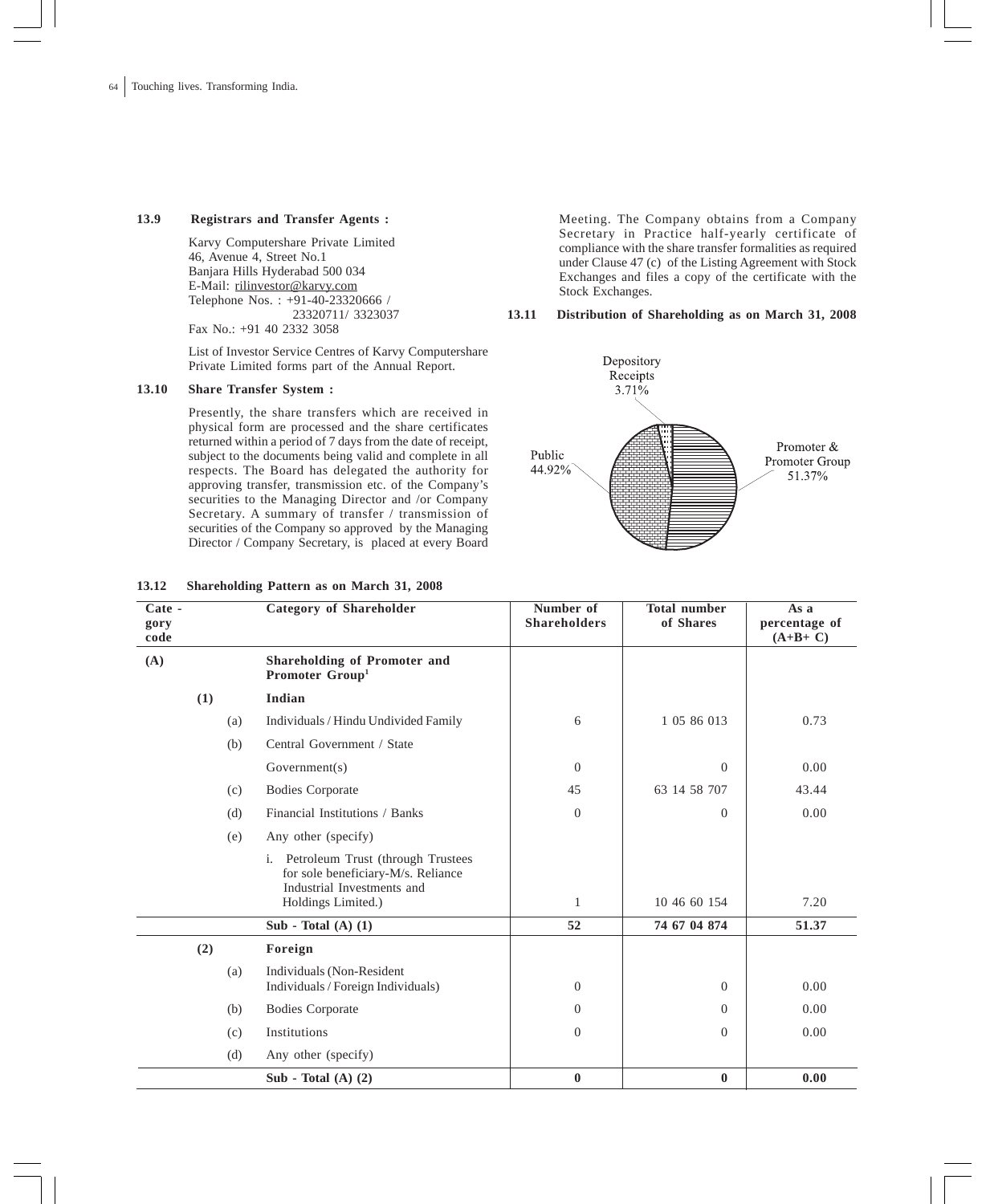| Cate -<br>gory<br>code |     | <b>Category of Shareholder</b>                                                         | Number of<br><b>Shareholders</b> | <b>Total number</b><br>of Shares | As a<br>percentage of<br>$(A+B+C)$ |
|------------------------|-----|----------------------------------------------------------------------------------------|----------------------------------|----------------------------------|------------------------------------|
|                        |     | <b>Total Shareholding of Promoter</b><br>and Promoter Group<br>$(A) = (A)(1) + (A)(2)$ | 52                               | 74 67 04 874                     | 51.37                              |
| (B)                    |     | Public Shareholding <sup>2</sup>                                                       |                                  |                                  |                                    |
|                        | (1) | <b>Institutions</b>                                                                    |                                  |                                  |                                    |
|                        | (a) | Mutual Funds / UTI                                                                     | 498                              | 3 95 50 061                      | 2.72                               |
|                        | (b) | Financial Institutions / Banks                                                         | 455                              | 17 51 103                        | 0.12                               |
|                        | (c) | Central Government / State<br>Government(s)                                            | 73                               | 37 42 983                        | 0.26                               |
|                        | (d) | Venture Capital Funds                                                                  | $\Omega$                         | $\Omega$                         | 0.00                               |
|                        | (e) | <b>Insurance Companies</b>                                                             | 29                               | 8 36 53 619                      | 5.75                               |
|                        | (f) | Foreign Institutional Investors                                                        | 1 0 5 8                          | 25 91 36 306                     | 17.83                              |
|                        | (g) | Foreign Venture Capital Investors                                                      | $\Omega$                         | $\Omega$                         | 0.00                               |
|                        | (h) | Any other (specify)                                                                    |                                  |                                  |                                    |
|                        |     | Sub - Total $(B)$ $(1)$                                                                | 2 1 1 3                          | 38 78 34 072                     | 26.68                              |
|                        | (2) | <b>Non-institutions</b>                                                                |                                  |                                  |                                    |
|                        | (a) | <b>Bodies Corporate</b>                                                                | 10 939                           | 7 22 05 802                      | 4.97                               |
|                        | (b) | Individuals                                                                            |                                  |                                  |                                    |
|                        |     | i. Individual shareholders holding<br>nominal share capital up to Rs. 1 lac            | 20 90 530                        | 16 17 01 166                     | 11.12                              |
|                        |     | ii. Individual shareholders holding<br>nominal share capital in excess<br>of Rs. 1 lac | 463                              | 1 96 20 455                      | 1.35                               |
|                        | (c) | Any other (specify)                                                                    |                                  |                                  |                                    |
|                        |     | i. NRIs/OCBs                                                                           | 26 151                           | 1 16 27 417                      | 0.80                               |
|                        |     | ii. Pending Confirmation                                                               | $\Omega$                         | $\Omega$                         | 0.00                               |
|                        |     | Sub - Total $(B)$ $(2)$                                                                | 21 28 083                        | 26 51 54 840                     | 18.24                              |
|                        |     | <b>Total Public Shareholding</b><br>$(B) = (B)(1) + (B)(2)$                            | 21 30 196                        | 65 29 88 912                     | 44.92                              |
|                        |     | $\textbf{TOTAL}(\textbf{A}) + (\textbf{B})$                                            | 21 30 248                        | 139 96 93 786                    | 96.29                              |
| (C)                    |     | Shares held by Custodians and<br>against which Depository<br>Receipts have been issued | 1                                | 5 39 54 815                      | 3.71                               |
|                        |     | <b>GRAND TOTAL</b> (A) + (B) + (C)                                                     | 21 30 249                        | 145 36 48 601                    | 100.00                             |

*1 For definitions of "Promoter Shareholding" and "Promoter Group" refer to Clause 40A of Listing Agreement*

*2 For definition of "Public Shareholding", refer to Clause 40A of Listing Agreement*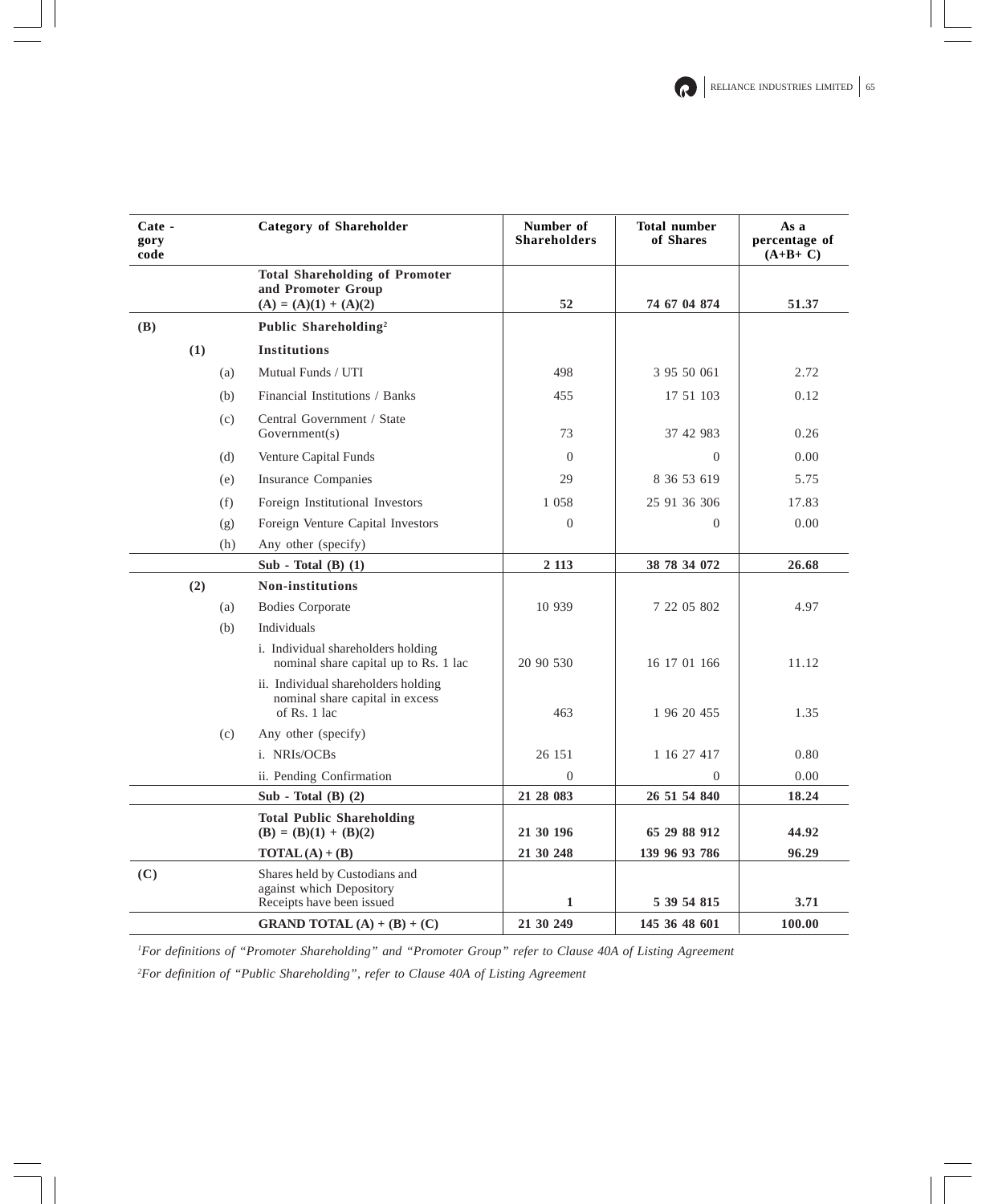| $S1$ . No. | Name of the Shareholder(s)                              | No. of Shares | % of Total<br>Shareholding |
|------------|---------------------------------------------------------|---------------|----------------------------|
|            | Petroleum Trust (through Trustees for sole beneficiary- |               |                            |
|            | M/s Reliance Industrial Investments and Holdings Ltd.)  | 10 46 60 154  | 7.20                       |
| 2          | Life Insurance Corporation of India                     | 7 11 54 778   | 4.89                       |
| 3          | Ekansha Enterprise Private Limited                      | 6 22 86 240   | 4.28                       |
| 4          | Bhumika Trading Private Limited                         | 6 14 15 983   | 4.22                       |
| 5          | Eklavya Mercantile Private Limited                      | 6 13 37 013   | 4.22                       |
| 6          | The Bank of New York Mellon as Depository (for GDRs)    | 5 39 54 815   | 3.71                       |
| 7          | Farm Enterprises Limited                                | 4 60 38 645   | 3.17                       |
| 8          | Bahar Trading Private Limited                           | 4 41 47 728   | 3.04                       |
| 9          | Anumati Mercantile Private Limited                      | 4 39 18 407   | 3.02                       |
| 10         | Madhuban Merchandise Private Limited                    | 3 42 33 723   | 2.36                       |
|            | <b>TOTAL</b>                                            | 58 31 47 486  | 40.12                      |

## **13.13 Top 10 Shareholders as on March 31, 2008**

## **13.14 Shareholding Pattern by Size as on March 31, 2008**

| Sl.            | Category         |           | Electronic       | Physical                         |           |               | Total                            |           |                 |                                  |
|----------------|------------------|-----------|------------------|----------------------------------|-----------|---------------|----------------------------------|-----------|-----------------|----------------------------------|
| No.            | (Shares)         | Holders   | <b>Shares</b>    | $%$ to<br>total<br><b>Shares</b> | Holders   | <b>Shares</b> | $%$ to<br>total<br><b>Shares</b> | Holders   | <b>Shares</b>   | $%$ to<br>total<br><b>Shares</b> |
|                | 500<br>$1 -$     | 10 13 995 | 6 94 81 772      | 4.78                             | 10 64 925 | 4 71 94 874   | 3.25                             | 20 78 920 | 11 66 76 646    | 8.03                             |
| 2              | 1000<br>$501 -$  | 25 733    | 1 81 57 016      | 1.25                             | 5 901     | 40 66 460     | 0.28                             | 31 634    | 2 2 2 2 4 4 7 6 | 1.53                             |
| 3              | 2000<br>$1001 -$ | 10 006    | 1 38 71 937      | 0.95                             | 1 689     | 23 05 895     | 0.16                             | 11 695    | 1 61 77 832     | 1.11                             |
| $\overline{4}$ | 3000<br>$2001 -$ | 2 6 3 4   | 64 65 103        | 0.44                             | 358       | 8 81 713      | 0.06                             | 2 9 9 2   | 73 46 816       | 0.51                             |
| 5              | 4000<br>$3001 -$ | 1 107     | 38 61 004        | 0.27                             | 152       | 5 35 160      | 0.04                             | 1 259     | 43 96 164       | 0.30                             |
| 6              | 5000<br>$4001 -$ | 660       | 29 92 866        | 0.21                             | 88        | 4 02 063      | 0.03                             | 748       | 33 94 929       | 0.23                             |
| $\tau$         | $5001 - 10000$   | 1 0 4 8   | 73 28 168        | 0.50                             | 101       | 7 25 290      | 0.05                             | 1 1 4 9   | 80 53 458       | 0.55                             |
| 8              | $10001 - 20000$  | 570       | 81 76 865        | 0.56                             | 45        | 6 17 073      | 0.04                             | 615       | 87 93 938       | 0.60                             |
| 9              | 20000<br>Above   | 1 341     | 126 39 09 315    | 86.95                            | 34        | 26 76 027     | 0.18                             | 1 375     | 126 65 85 342   | 87.13                            |
|                | <b>TOTAL</b>     | 10 57 094 | 42 44 046<br>139 | 95.91                            | 10 73 293 | 5 94 04 555   | 4.09                             | 21 30 387 | 145 36 48 601   | 100.00                           |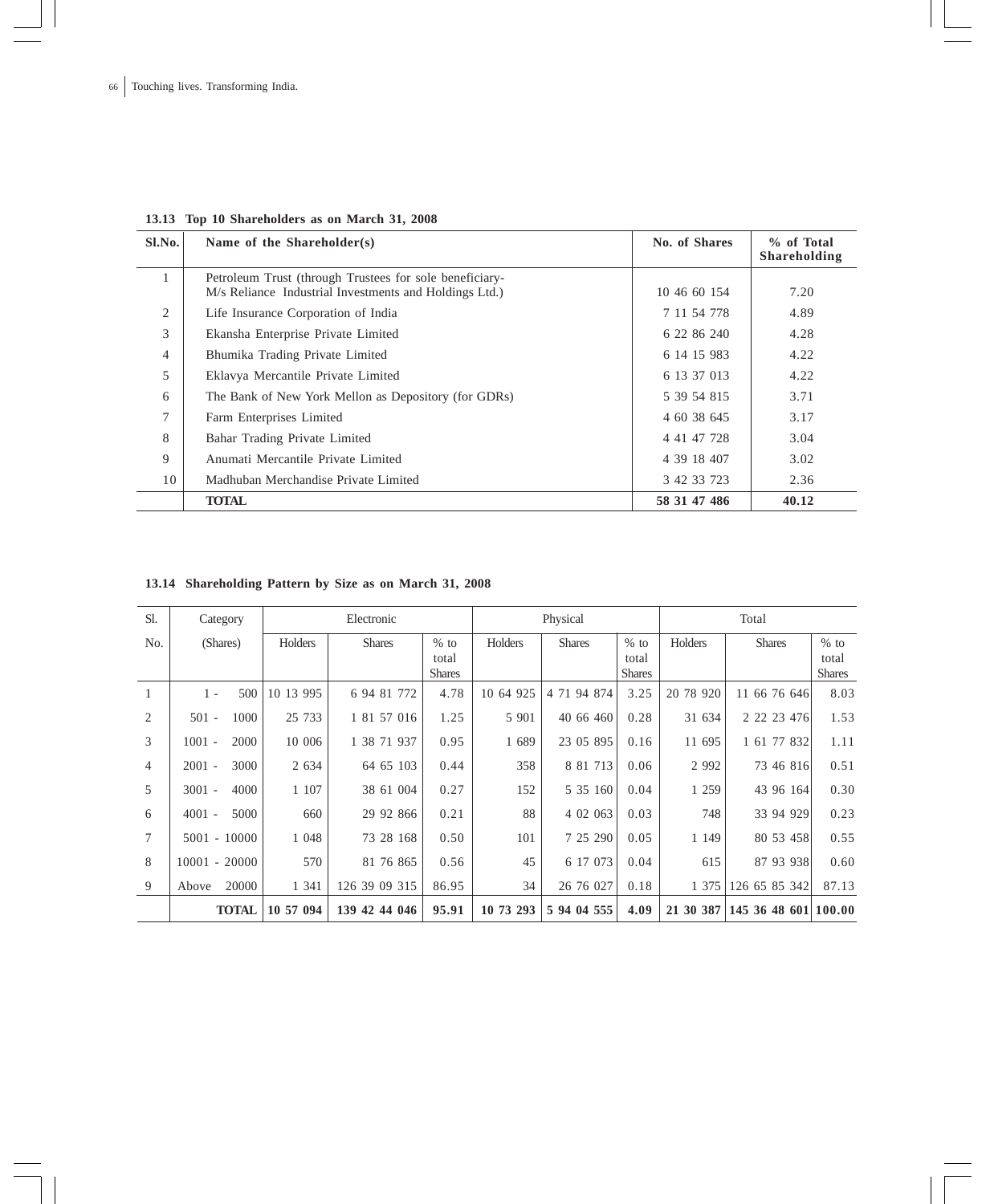| SI.            | Name of      | <b>Electronic</b> |                      |               |                      | <b>Physical</b> |                      |               | <b>Total</b>         |                |                      |               |                      |
|----------------|--------------|-------------------|----------------------|---------------|----------------------|-----------------|----------------------|---------------|----------------------|----------------|----------------------|---------------|----------------------|
| N <sub>0</sub> | the City     | <b>Holders</b>    | $\frac{0}{0}$<br>age | <b>Shares</b> | $\frac{0}{0}$<br>age | <b>Holders</b>  | $\frac{0}{0}$<br>age | <b>Shares</b> | $\frac{0}{0}$<br>age | <b>Holders</b> | $\frac{0}{0}$<br>age | <b>Shares</b> | $\frac{0}{0}$<br>age |
|                | Mumbai       | 249420            | 11.71                | 1297733558    | 89.27                | 184114          | 8.64                 | 15998391      | 1.10                 | 433534         | 20.35                | 131 37 31 949 | 90.37                |
| 2              | Delhi        | 84113             | 3.95                 | 14787495      | 1.02                 | 94843           | 4.45                 | 5287418       | 0.36                 | 178956         | 8.40                 | 20074913      | 1.38                 |
| 3              | Ahmedabad    | 60180             | 2.82                 | 14363651      | 0.99                 | 63485           | 2.98                 | 29 07 069     | 0.20                 | 1 23 6 65      | 5.80                 | 17270720      | 1.19                 |
| $\overline{4}$ | Kolkata      | 48 1 34           | 2.26                 | 74 58 385     | 0.51                 | 44837           | 2.10                 | 23 48 397     | 0.16                 | 92971          | 4.36                 | 9806782       | 0.67                 |
| 5              | Bengaluru    | 42694             | 2.00                 | 5373067       | 0.37                 | 31 201          | 1.46                 | 17 12 655     | 0.12                 | 73895          | 3.47                 | 7085722       | 0.49                 |
| 6              | Chennai      | 35017             | 1.64                 | 57 25 753     | 0.39                 | 29 16 1         | 1.37                 | 1484418       | 0.10                 | 64178          | 3.01                 | 72 10 171     | 0.50                 |
| $\tau$         | Pune         | 36808             | 1.73                 | 48 62 690     | 0.33                 | 21922           | 1.03                 | 1271944       | 0.09                 | 58730          | 2.76                 | 61 34 634     | 0.42                 |
| 8              | Hyderabad    | 25 5 9 0          | 1.20                 | 25 32 567     | 0.17                 | 26034           | 1.22                 | 1174138       | 0.08                 | 51624          | 2.42                 | 3706705       | 0.25                 |
| 9              | Vadodara     | 30344             | 1.42                 | 37 18 18 6    | 0.26                 | 22617           | 1.06                 | 1060420       | 0.07                 | 52961          | 2.49                 | 4778606       | 0.33                 |
| 10             | Others       | 444794            | 20.88                | 37688694      | 2.59                 | 555079          | 26.06                | 26159705      | 1.80                 | 999873         | 46.93                | 63848399      | 4.39                 |
|                | <b>TOTAL</b> | 1057094           | 49.62                | 139 42 44 046 | 95.91                | 1073293         | 50.38                | 59404555      | 4.09                 | 21 30 387      | 100.00               | 145 36 48 601 | 100.00               |

**13.15 Geographical Distribution of Shareholders as on March 31, 2008**

## **13.16 Build up of Equity Share Capital**

| SI.<br>No.     | <b>Particulars</b>                                                        | <b>Allotment</b><br>Date | No. of Shares |
|----------------|---------------------------------------------------------------------------|--------------------------|---------------|
| $\mathbf{1}$   | Subscribers to Memorandum                                                 | October 19, 1975         | 1 100         |
| 2              | Shareholders of Reliance Textile Industries Limited                       |                          |               |
|                | (Merged with the Company)                                                 | May 9, 1977              | 59 50 000     |
| 3              | Conversion of Loan                                                        | September 28, 1979       | 9 40 000      |
| $\overline{4}$ | Rights Issue -I                                                           | December 31, 1979        | 6 47 832      |
| 5              | <b>Bonus Issue I</b>                                                      | September 19, 1980       | 45 23 359     |
| 6              | Debenture Series I Conversion                                             | December 31, 1980        | 8 40 575      |
| 7              | Consolidation of Fractional Coupon Shares                                 | May 15, 1981             | 24 673        |
| 8              | Conversion of Loan                                                        | June 23, 1981            | 2 43 200      |
| 9              | Conversion of Loan                                                        | September 22, 1981       | 1 40 800      |
| 10             | Rights Issue II                                                           | October 6, 1981          | 23 80 518     |
| 11             | Debenture Series II Conversion                                            | December 31, 1981        | 8 42 5 29     |
| 12             | Debenture Series I Conversion Phase II                                    | December 31, 1981        | 27 168        |
| 13             | Shareholders of Sidhpur Mills Co Limited<br>(Merged with the Company)     | April 12, 1982           | 81 059        |
| 14             | Rights Issue II NRIs                                                      | June 15, 1982            | 774           |
| 15             | Debenture Series III Conversion                                           | August 31, 1982          | 19 20 000     |
| 16             | Rights Issue II                                                           | September 9, 1982        | 41            |
| 17             | Shareholders of Sidhpur Mills Co Limited<br>(Merged with the Company) II  | December 29, 1982        | 1942          |
| 18             | Bonus Issue-II                                                            | September 30, 1983       | 1 11 39 564   |
| 19             | Shareholders of Sidhpur Mills Co Limited<br>(Merged with the Company) III | September 30, 1983       | 371           |
| 20             | Debenture Series IV Conversion                                            | September 30, 1983       | 64 00 000     |
| 21             | Shareholders of Sidhpur Mills Co Limited                                  |                          |               |
|                | (Merged with the Company) IV                                              | April 5, 1984            | 617           |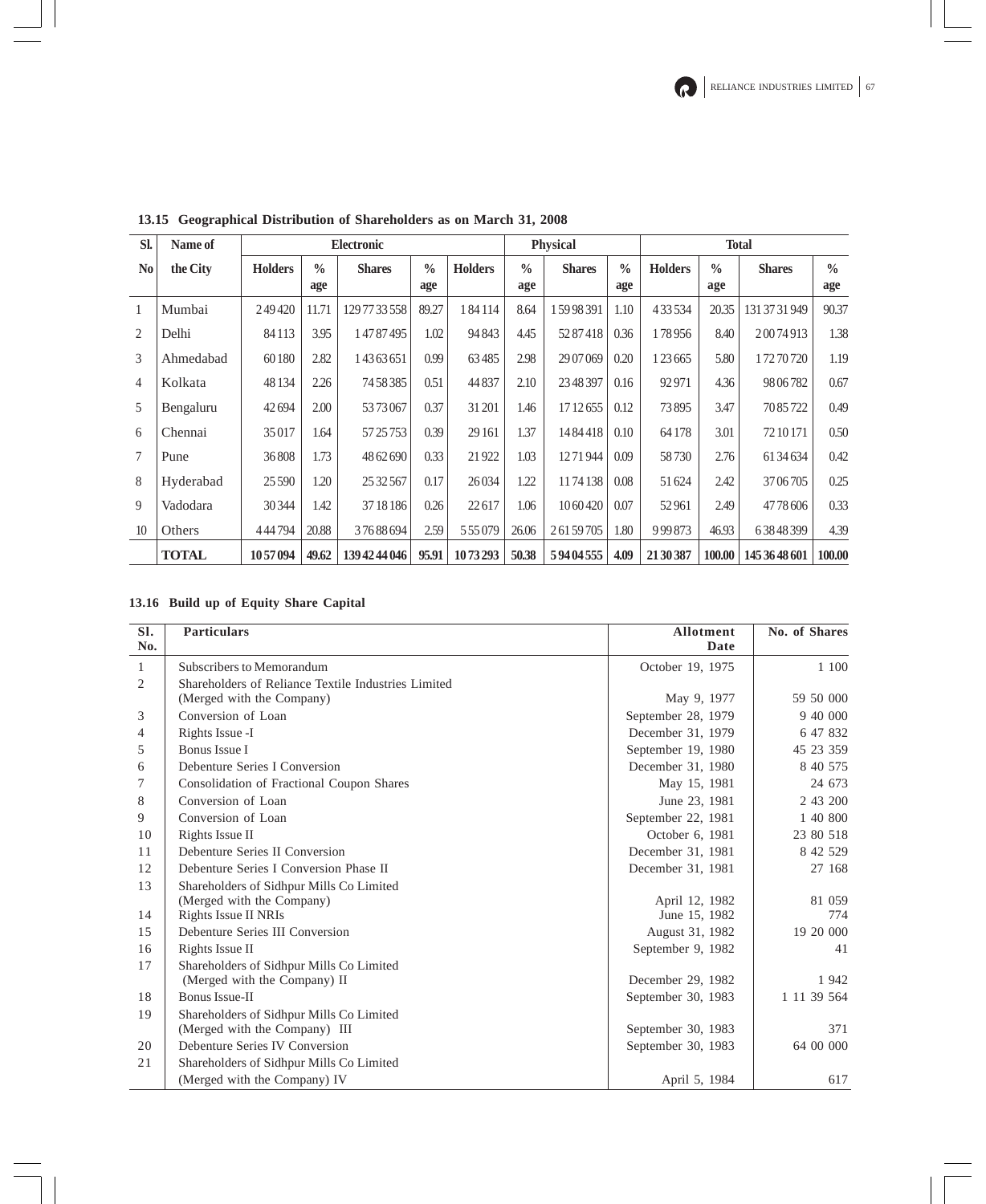| SI.<br>No. | <b>Particulars</b>                                                       | Allotment<br>Date | No. of Shares |
|------------|--------------------------------------------------------------------------|-------------------|---------------|
| 22         | Shareholders of Sidhpur Mills Co Limited                                 |                   |               |
|            | (Merged with the Company) V                                              | June 20, 1984     | 50            |
| 23         | Debenture Series I Conversion                                            | October 1, 1984   | 97 66 783     |
| 24         | Debenture Series II Conversion                                           | December 31, 1984 | 2 16 571      |
| 25         | Shareholders of Sidhpur Mills Co Limited                                 |                   |               |
|            | (Merged with the Company) VI                                             | January 31, 1985  | 91            |
| 26         | Consolidation of Fractional Coupon Shares                                | April 30, 1985    | 45 005        |
| 27         | Debenture Series E Conversion                                            | April 30, 1985    | 53 33 333     |
| 28         | Debenture Series III Conversion                                          | July 5, 1985      | 52 835        |
| 29         | Debenture Series IV Conversion                                           | December 17, 1985 | 42 871        |
| 30         | Shareholders of Sidhpur Mills Co Limited                                 |                   |               |
|            | (Merged with the Company) VII                                            | December 31, 1985 | 106           |
| 31         | Consolidation of Fractional Coupon Shares                                | December 31, 1985 | 610           |
| 32         | Shareholders of Sidhpur Mills Co Limited                                 |                   |               |
|            | (Merged with the Company) VIII                                           | November 15, 1986 | 40 284        |
| 33         | Shareholders of Sidhpur Mills Co Limited                                 |                   |               |
|            | (Merged with the Company) IX                                             | April 1, 1987     | 169           |
| 34         | Debenture Series G Conversion                                            | August 1, 1987    | 6 60 30 100   |
| 35         | Rights Issue III                                                         | February 4, 1988  | 3 15 71 695   |
| 36         | Debenture Series G Conversion                                            | February 4, 1988  | 29 35 380     |
| 37         | Shareholders of Sidhpur Mills Co Limited                                 |                   |               |
|            | (Merged with the Company) X                                              | June 2, 1988      | 25            |
| 38         | Shareholders of Sidhpur Mills Co Limited<br>(Merged with the Company) XI | October 31, 1988  | 10            |
| 39         | Shareholders of Sidhpur Mills Co Limited                                 |                   |               |
|            | (Merged with the Company) XII                                            | November 29, 1990 | 322           |
| 40         | Shareholders of Sidhpur Mills Co Limited                                 |                   |               |
|            | (Merged with the Company) XIII                                           | May 22, 1991      | 46            |
| 41         | Shareholders of Sidhpur Mills Co Limited                                 |                   |               |
|            | (Merged with the Company) XIV                                            | October 10, 1991  | 25            |
| 42         | Euro Issue GDR-I                                                         | June 3, 1992      | 1 84 00 000   |
| 43         | Shareholders of Sidhpur Mills Co Limited                                 |                   |               |
|            | (Merged with the Company)                                                |                   | 4 0 6 0       |
| 44         | Shareholders of Reliance Petrochemicals                                  |                   |               |
|            | Limited (Merged with the Company)                                        | December 4, 1992  | 7 49 42 763   |
| 45         | Loan Conversion                                                          | July 7, 1993      | 3 16 667      |
| 46         | Debenture Series H Conversion                                            | August 26, 1993   | 3 64 60 000   |
| 47         | Warrant Conversion (Debenture Series F)                                  | August 26, 1993   | 1 03 16 092   |
| 48         | Euro Issue GDR II                                                        | February 23, 1994 | 2 55 32 000   |
| 49         | Loan Conversion                                                          | March 1, 1994     | 18 38 950     |
| 50         | Warrant Conversion (Debenture Series J)                                  | August 3, 1994    | 87 40 000     |
| 51         | Private Placement of Shares                                              | October 21, 1994  | 2 45 45 450   |
| 52         | Conversion of Reliance Petrochemicals                                    |                   |               |
|            | Limited Debentures                                                       | December 22, 1994 | 75 472        |
| 53         | Shareholders of Reliance Polypropylene                                   |                   |               |
|            | Limited and                                                              |                   |               |
|            | Reliance Polyethylene Limited                                            |                   |               |
|            | (Merged with the Company)                                                | March 16, 1995    | 9 95 75 915   |
| 54         | Warrants Conversion                                                      | March 10, 1995    | 74 80 000     |
| 55         | Conversion of 3.5% ECB Due 1999 I                                        | May 24, 1997      | 544           |
| 56         | Conversion of 3.5% ECB Due 1999 II                                       | July 11, 1997     | 13 31 042     |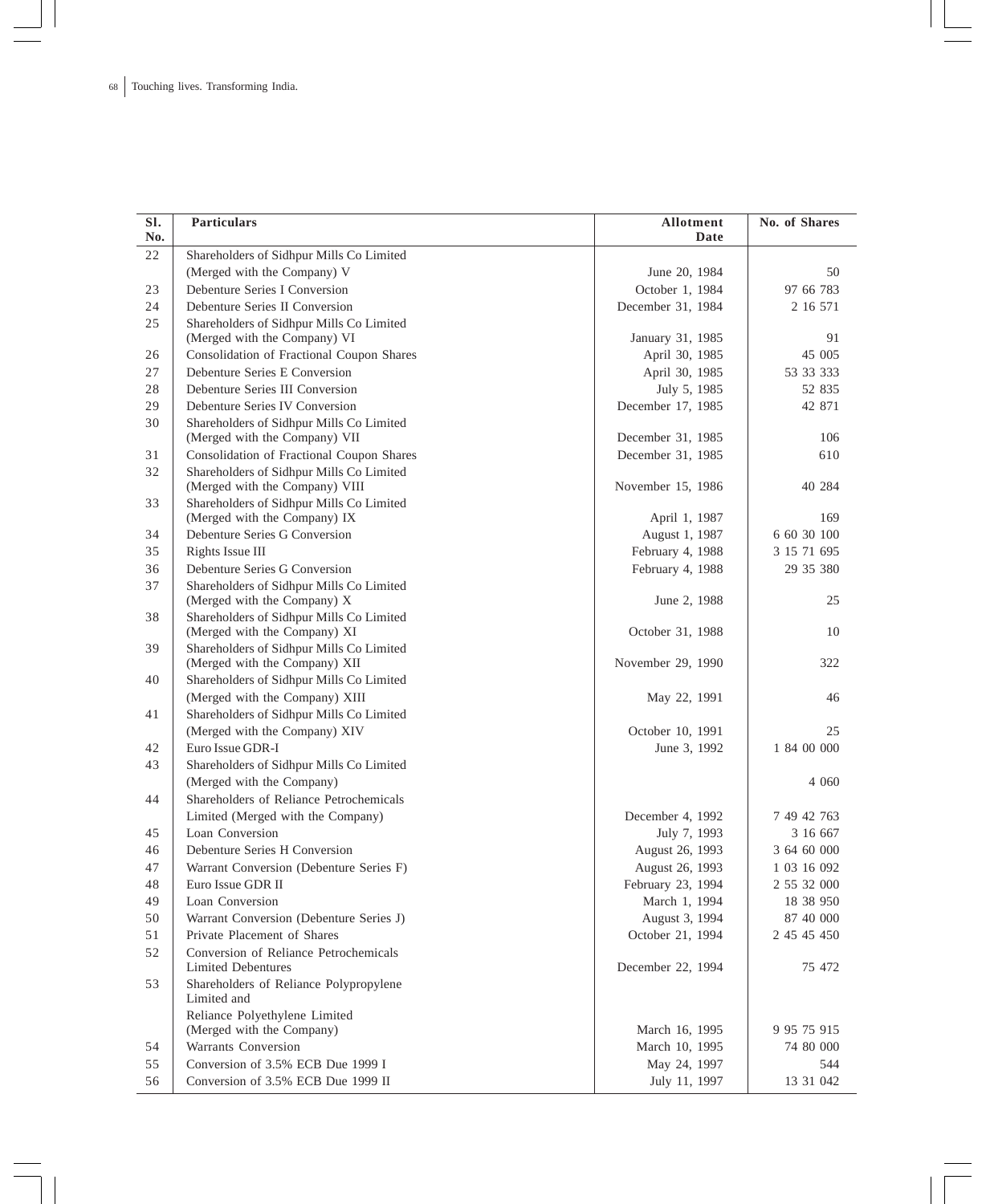| SI. | <b>Particulars</b>                                            | <b>Allotment</b>   | No. of Shares |
|-----|---------------------------------------------------------------|--------------------|---------------|
| No. |                                                               | Date               |               |
| 57  | Conversion of 3.5% ECB Due 1999 III                           | July 22, 1997      | 6 05 068      |
| 58  | Conversion of 3.5% ECB Due 1999 IV                            | September 13, 1997 | 18 64 766     |
| 59  | Conversion of 3.5% ECB Due 1999 V                             | October 22, 1997   | 18 15 755     |
| 60  | Conversion of 3.5% ECB Due 1999 VI                            | November 4, 1997   | 1 03 475      |
| 61  | Bonus Issue III                                               | December 20, 1997  | 46 60 90 452  |
| 62  | Conversion of 3.5% ECB Due 1999 VII                           | December 4, 1997   | 15 68 499     |
| 63  | Conversion of 3.5% ECB Due 1999 VIII                          | September 27, 1999 | 7 624         |
| 64  | Conversion of Warrants                                        | January 12, 2000   | 12 00 00 000  |
| 65  | Shareholders of Reliance Petroleum Limited                    |                    |               |
|     | (Merged with the Company)                                     | October 23, 2002   | 34 26 20 509  |
| 66  | Shareholders of Indian Petrochemicals                         |                    |               |
|     | Corporation Limited (Merged with the Company)                 | October 13, 2007   | 6 01 40 560   |
|     |                                                               |                    | 145 65 18 096 |
|     | Less: Shares Bought Back and extinguished on January 24, 2005 |                    | $-2869495$    |
|     | Total Equity as on March 31, 2008                             |                    | 145 36 48 601 |

## **13.17. Corporate Benefits to Investors**

**a. Bonus Issues of Fully Paid-up Equity Shares**

| <b>Financial Year</b> | Ratio |
|-----------------------|-------|
| 1980-81               | 3:5   |
| 1983-84               | 6:10  |
| 1997-98               | 1:1   |

**b. Dividend Declared for the last 10 Years**

| <b>Financial</b><br>Year | <b>Dividend Declaration</b><br>Date | <b>Dividend</b><br>Rate $(\% )$ |
|--------------------------|-------------------------------------|---------------------------------|
| 2006-07                  | March 10, 2007                      | 110.00                          |
| $2005 - 06$              | June 27, 2006                       | 100.00                          |
| $2004 - 05$              | August 03, 2005                     | 75.00                           |
| $2003 - 04$              | June 24, 2004                       | 52.50                           |
| $2002 - 03$              | June 16, 2003                       | 50.00                           |
| $2001 - 02$              | October 31, 2002                    | 47.50                           |
| $2000 - 01$              | June 15, 2001                       | 42.50                           |
| $1999 - 00$              | June 13, 2000                       | 40.00                           |
| 1998-99                  | June 24, 1999                       | 37.50                           |
| 1997-98                  | June 26, 1998                       | 35.00                           |

### **c. Shares issued on Demerger**

Consequent upon the demerger of the Coal based, Gas based, Financial services and Telecommunications undertakings / businesses of the Company in December 2005, the shareholders of the Company were allotted equity shares of the four companies, namely, Reliance Energy Ventures Limited (REVL), Reliance Natural Resources Limited (RNRL), Reliance Capital Ventures Limited (RCVL) and Reliance Communication Ventures Limited (RCoVL) in the ratio of 1 equity share of each of the companies for every equity share held by the shareholders in Reliance Industries Limited, as on the record date fixed for the purpose.

Accordingly, 122,31,30,422 equity shares each of REVL, RNRL, RCVL and RCoVL were allotted on January 27, 2006.

## **13.18 Dematerialisation of Shares**



 95.91% of the Company's Paid up Equity Share Capital has been dematerialised upto March 31, 2008 (95.34% upto March 31, 2007). Trading in Equity Shares of the Company is permitted only in dematerialised form.

## **Liquidity:**

The Company's Equity Shares are among the most liquid and actively traded shares on the Indian Stock Exchanges. RIL shares consistently rank among the top few frequently traded shares, both in terms of the number of shares traded, as well as value. The highest trading activity is witnessed on the BSE and NSE. Relevant data for the average daily turnover for the financial year 2007-2008 is given below:

|                          | <b>BSE</b> | <b>NSE</b>  | <b>Total</b> |
|--------------------------|------------|-------------|--------------|
| No. of Shares            | 9.03.232   | 31, 53, 793 | 40.57.025    |
| Amount<br>(in Rs. crore) | 201.98     | 718.42      | 920.40       |

[Source : This information is compiled from the data available from the websites of BSE and NSE]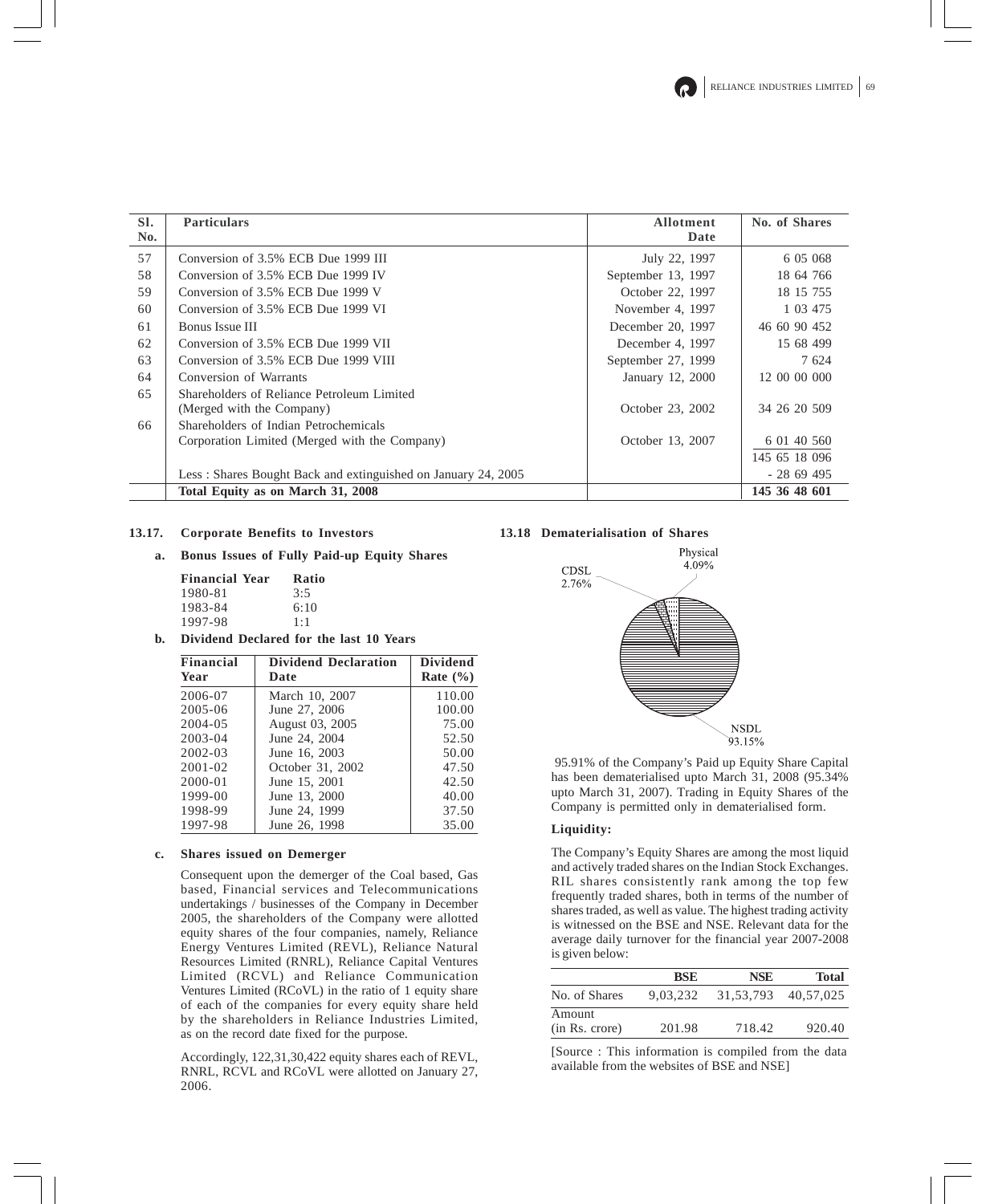## **13.19 Outstanding GDRs / Warrants and Convertible Bonds, Conversion Date and likely impact on equity**

**(a) GDRs :** Outstanding GDRs as on March 31, 2008 represent 5,39,54,815 equity shares constituting 3.71% of the Paid up Equity Share Capital of the Company. Each GDR represents two underlying equity shares in the Company. GDR is not a specific time-bound instrument and can be surrendered any time and converted into the underlying equity shares in the Company. The shares so released in favor of the investors upon surrender of GDRs can either be held by the investors concerned in their name or sold off in the Indian secondary markets for cash.

### **RIL GDR Program - Important Information**

- *•* RIL GDRs are listed at Luxembourg Stock Exchange. GDRs are traded amongst Qualified Institutional investors in the Portal System of NASD. GDRs are also traded on International Order Book (IOB) of London Stock Exchange.
- RIL GDRs are exempted securities under US Securities Law. RIL GDR program has been established under Rule 144A and Regulation S of the US Securities Act, 1933. Reporting is done under the exempted route of Rule 12g3-2(b) under the US Securities Exchange Act, 1934.
- The Bank of New York Mellon is the Depositary and ICICI Bank Limited is the Custodian of all the Equity Shares underlying the GDRs issued by the Company.





**RIL GDR Performance in comparison to broad based indices – S&P 500 and BNY ADR Index** DR Price Versus Indices (3/07-3/08)



**(b) Employee Stock Options :** A total of 2,97,63,000 Options have been granted. Each Option, upon exercise of the same, would give rise to one equity share of Rs. 10/ -each fully paid up. The exercise would be made at the market price prevailing as on the dates of the grant plus applicable taxes as may be levied on the Company in this regard. The details of Options granted are as follows:

| Date of<br>Grant            | March 16,<br>2007 | July $2$ ,<br>2007 | October 1,<br>2007 |
|-----------------------------|-------------------|--------------------|--------------------|
| Total<br>options<br>granted | 2,87,28,000       | 27,000             | 10.08.000          |
| Price per<br>share          | $Rs.1,284/$ -*    | $Rs.1.684/-$ *     | $Rs.2.292/-$ *     |

\* plus applicable taxes as may be levied on the Company in this regard.

These Options vest over one year to a maximum period of seven years, depending upon specified criteria. The Options can be exercised during a period of five years or such other period as the Employees Stock Compensation Committee may decide from the date of grant. The Options unexercised during the exercise period would lapse.

**c) Equity Share Warrants :** A total of 12,00,00,000 warrants were allotted on preferential basis on April 12, 2007, to entities in the Promoter Group in accordance with SEBI (Disclosure and Investor Protection) Guidelines, 2000. Such warrants are exercisable within a maximum period of 18 months from the date of allotment, into an equal number of fully paid-up equity shares of the Company.

## **13.20 Locations of Manufacturing Divisions**

#### **Allahabad**

A/10-A/27, UPSIDC Industrial Area Kailash Nagar, Karchana, P. O. T.S.L. Dist. Allahabad - 211 010 Uttar Pradesh, India.

#### **Barabanki**

Dewa Road, Somaiya Nagar Barabanki - 225 123 Uttar Pradesh, India.

### **Dhenkanal**

Village Baulpur, District Dhenkanal Orissa - 759 031, India.

## **Dahej**

P. O. Dahej, Bharuch - 392 130 Gujarat, India

## **Hazira**

Village Mora, Bhatha P.O. Surat - Hazira Road Surat - 394 510, Gujarat India.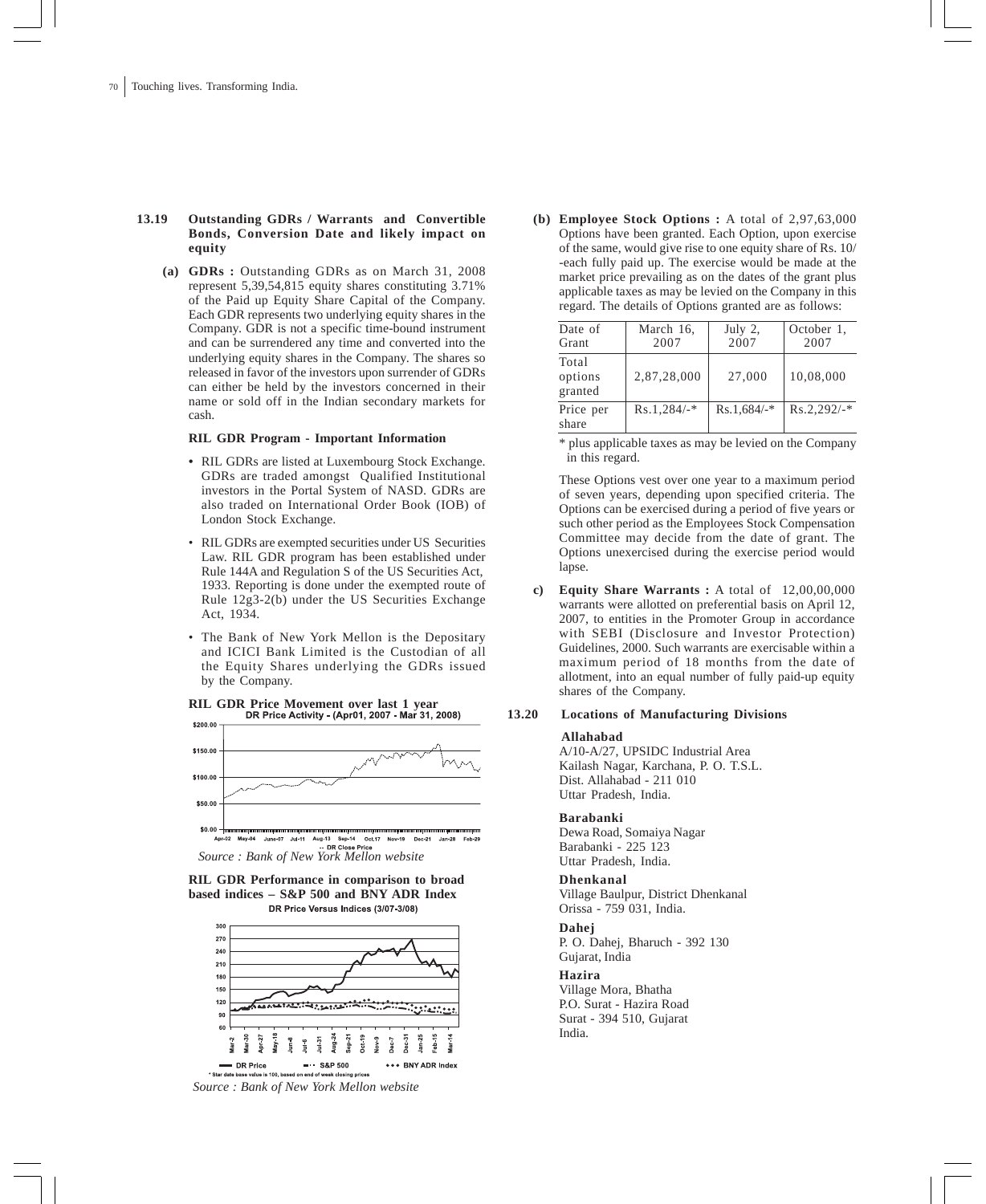**Hoshiarpur** Dharmshala Road, V.P.O. Chohal District Hoshiarpur Punjab - 146 014, India.

### **Jamnagar**

Village Motikhavdi, P.O. Digvijay Gram Dist. Jamnagar - 361 140 Gujarat, India.

## **Kurkumbh**

D-1, M.I.D.C. Kurkumbh Taluka Daund Dist. Pune - 413 801 Maharashtra, India.

## **Nagothane**

P. O. Petrochemicals Township Nagothane Raigad - 402 125, Maharashtra, India.

### **Nagpur**

Village Dahali Mouda Ramtek Road Tehsil Mouda - 441104 District Nagpur, Maharashtra, India.

## **Naroda**

103/106 Naroda Industrial Estate Naroda, Ahmedabad - 382 320 Gujarat, India.

### **Patalganga**

B-4, Industrial Area, Patalganga Off Bombay - Pune Road Near Panvel Dist. Raigad - 410 207 Maharashtra, India.

### **Silvassa**

342, Kharadpada Near Silvassa Union Territory of Dadra & Nagar Haveli - 396 235, India.

## **Vadodara**

P. O. Petrochemicals Vadodara - 391 346 Gujarat, India.

## **13.21 Address for Correspondence**

## **(i) Investor Correspondence**

For transfer / dematerilisation of shares, payment of dividend on shares, interest and redemption of debentures and any other query relating to the shares and debentures of the Company.

## **For Shares held in Physical form**

Karvy Computershare Private Limited 46, Avenue 4, Street No. 1 Banjara Hills Hyderabad - 500 034. E-Mail: rilinvestor@karvy.com

### **For Shares/Debentures held in Demat form**

To the investors' Depository Participant(s) and/or Karvy Computershare Private Limited.

## **(ii) Any query on Annual Report**

Shri S. Sudhakar Vice President - Corporate Secretarial Reliance Industries Limited, 3rd Floor, Maker Chambers IV, 222, Nariman Point, Mumbai 400 021. Email:investor\_relations@ril.com

### **13.22 Transfer of unpaid/unclaimed amounts to Investor Education and Protection Fund**

During the year under review, the Company has credited Rs. 3.86 crore to the Investor Education and Protection Fund (IEPF) pursuant to Section 205C of the Companies Act, 1956 read with the Investor Education and Protection Fund (Awareness and Protection of Investors) Rules, 2001. Details of the aforesaid transfer are as under :

| <b>Type of Transfer</b>                     | Amount<br>transferred<br>(Rs. in crore) |
|---------------------------------------------|-----------------------------------------|
| Dividend                                    | 3.74                                    |
| Interest on Debentures                      | 0.12                                    |
| Redemption of                               |                                         |
| <b>Debentures</b>                           |                                         |
| Total amount transferred<br>during the year | 3.86                                    |

The Cumulative amount transferred to IEPF upto March 31, 2008 is Rs. 72.69 crore (including Rs. 3.71 crore of erstwhile IPCL).

## **14. Compliance Certificate of the Auditors**

Certificate from the Auditors of the Company, M/s. Chaturvedi & Shah, M/s. Deloitte Haskins & Sells and M/s. Rajendra & Co., confirming compliance with the conditions of Corporate Governance as stipulated under Clause 49, is attached to the Directors' Report forming part of the Annual Report.

This Certificate has also been forwarded to the Stock Exchanges where the securities of the Company are listed.

## **15. Adoption of Mandatory and Non-Mandatory Requirements of Clause 49**

The Company has complied with all the mandatory requirements and has adopted the following nonmandatory requirements of Clause 49.

### **Remuneration Committee:**

The Company has constituted Remuneration Committee to recommend / review remuneration of the Managing Director and Whole-time Directors based on their performance and defined assessment criteria.